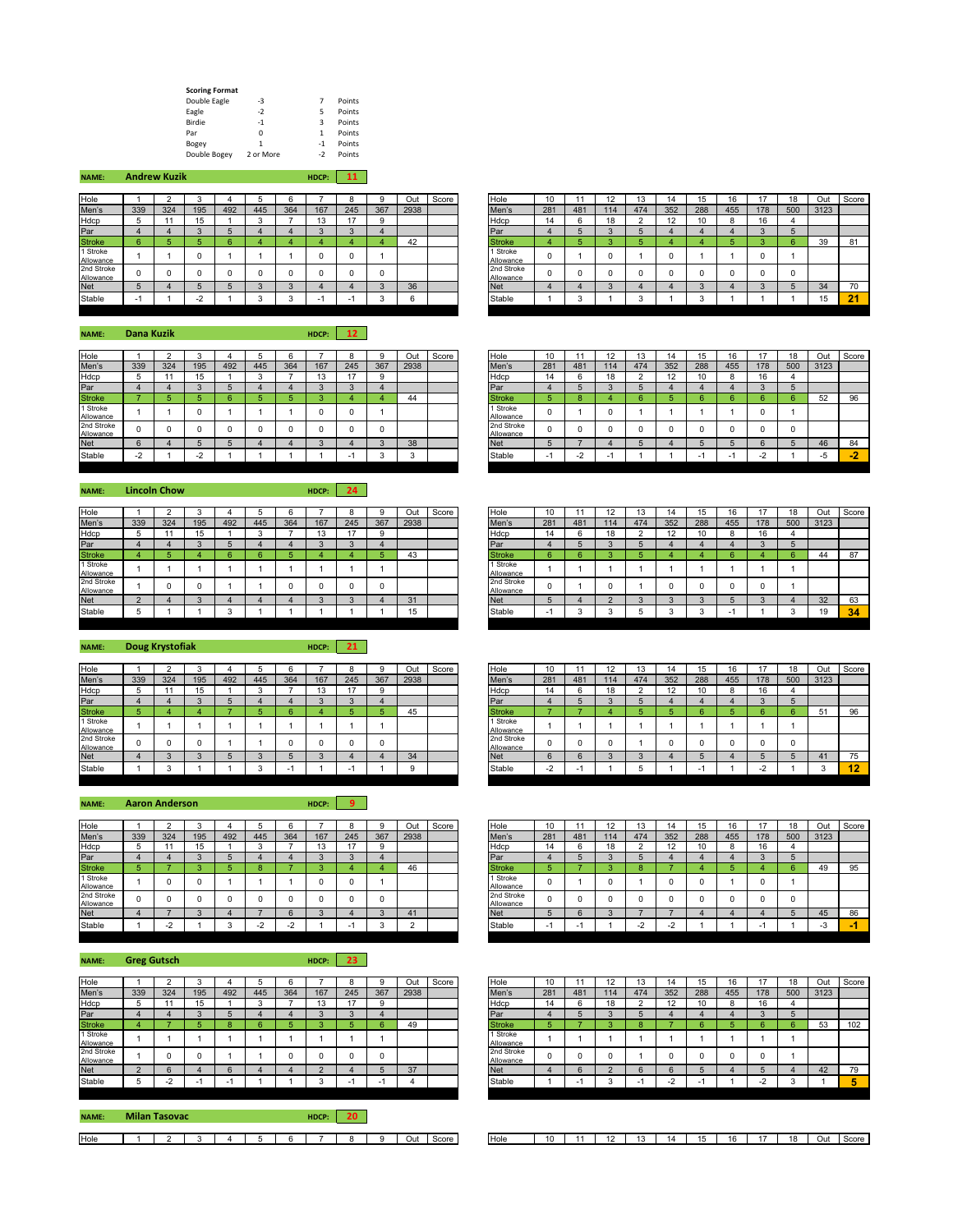| Men's                   | 339 | 324 | 195 | 492 | 445 | 364 | 167 | 245 | 367 | 2938 | Men's                   | 281 | 481 | 114 | 474 | 352 | 288 | 455 | 178 | 500 | 3123              |    |
|-------------------------|-----|-----|-----|-----|-----|-----|-----|-----|-----|------|-------------------------|-----|-----|-----|-----|-----|-----|-----|-----|-----|-------------------|----|
| Hdcp                    |     |     |     |     |     |     | ιJ  | 17  |     |      | Hdcp                    | 14  |     | 18  |     |     | 10  |     | 16  |     |                   |    |
| Par                     |     |     |     |     |     |     |     |     |     |      | Par                     |     |     |     |     |     |     |     |     |     |                   |    |
| <b>Stroke</b>           |     |     |     |     |     |     |     |     |     | 44   | <b>Stroke</b>           |     |     |     |     |     |     |     |     | Բ   | 46                | 90 |
| 1 Stroke<br>Allowance   |     |     |     |     |     |     |     |     |     |      | 1 Stroke<br>Allowance   |     |     |     |     |     |     |     |     |     |                   |    |
| 2nd Stroke<br>Allowance |     |     |     |     |     |     |     |     |     |      | 2nd Stroke<br>Allowance |     |     |     |     |     |     |     |     |     |                   |    |
| <b>Net</b>              |     |     |     |     |     |     |     |     |     | 34   | <b>Net</b>              |     |     |     |     |     |     |     |     |     | 36                | 70 |
| Stable                  |     |     |     |     |     |     |     |     |     | 10   | Stable                  |     |     |     |     |     |     |     |     |     | $\sqrt{2}$<br>14. | 22 |

**NAME: HDCP: 19 Ron Schram**

| Hole                    |                          |     |     |     |     |     |               |      |     | Out  | Score |            | Hole                    | 10  |     | 12  | . .        |     |     |     |     | 18  | Out  | Sco |
|-------------------------|--------------------------|-----|-----|-----|-----|-----|---------------|------|-----|------|-------|------------|-------------------------|-----|-----|-----|------------|-----|-----|-----|-----|-----|------|-----|
| Men's                   | 339                      | 324 | 195 | 492 | 445 | 364 | 167           | 245  | 367 | 2938 |       |            | Men's                   | 281 | 481 | 114 | 474        | 352 | 288 | 455 | 178 | 500 | 3123 |     |
| Hdcp                    |                          |     |     |     |     |     | $\Delta$<br>. | $-1$ |     |      |       |            | Hdcp                    | 14  |     | 18  |            |     | 10  |     | 16  |     |      |     |
| Par                     |                          |     |     |     |     |     |               |      |     |      |       | Par        |                         |     |     |     |            |     |     |     |     |     |      |     |
| <b>Stroke</b>           |                          |     |     |     |     |     |               |      |     | 53   |       |            | <b>Stroke</b>           |     |     |     |            |     |     |     |     |     | 56   | 10  |
| Stroke<br>Allowance     |                          |     |     |     |     |     |               |      |     |      |       |            | 1 Stroke<br>Allowance   |     |     |     |            |     |     |     |     |     |      |     |
| 2nd Stroke<br>Allowance |                          |     |     |     |     |     |               |      |     |      |       |            | 2nd Stroke<br>Allowance |     |     |     |            |     |     |     |     |     |      |     |
| <b>Net</b>              |                          |     |     |     |     |     |               |      |     | 43   |       | <b>Net</b> |                         |     |     |     |            |     |     |     |     | 10  | 47   | 90  |
| Stable                  | $\overline{\phantom{0}}$ |     |     |     |     |     |               |      |     |      |       |            | Stable                  |     |     |     | $\sqrt{2}$ |     |     |     |     |     |      | -3  |
|                         |                          |     |     |     |     |     |               |      |     |      |       |            |                         |     |     |     |            |     |     |     |     |     |      |     |

**NAME: HDCP: 22 Scott Olson**

| Hole                    |     |     |     |     |     |     |        |     |     | Out  | Score | Hole                    | 10<br>ιv |     |                          |     |     | 15  | 16  |     | 18  | Out  |
|-------------------------|-----|-----|-----|-----|-----|-----|--------|-----|-----|------|-------|-------------------------|----------|-----|--------------------------|-----|-----|-----|-----|-----|-----|------|
| Men's                   | 339 | 324 | 195 | 492 | 445 | 364 | 167    | 245 | 367 | 2938 |       | Men's                   | 281      | 481 | 114                      | 474 | 352 | 288 | 455 | 178 | 500 | 3123 |
| Hdcp                    |     |     | 15  |     |     |     | 13     |     |     |      |       | Hdcp                    | 14       |     | $\sim$<br>.              |     | ∠   | 10  |     | 16  |     |      |
| Par                     |     |     |     |     |     |     |        |     |     |      |       | Par                     |          |     |                          |     |     |     |     |     |     |      |
| <b>Stroke</b>           |     |     |     |     |     |     |        |     |     | 48   |       | <b>Stroke</b>           |          |     |                          |     |     |     |     |     |     | 50   |
| 1 Stroke<br>Allowance   |     |     |     |     |     |     |        |     |     |      |       | 1 Stroke<br>Allowance   |          |     |                          |     |     |     |     |     |     |      |
| 2nd Stroke<br>Allowance |     |     |     |     |     |     |        |     |     |      |       | 2nd Stroke<br>Allowance |          |     |                          |     |     |     |     |     |     |      |
| <b>Net</b>              |     |     |     |     |     |     | $\sim$ |     |     | 37   |       | <b>Net</b>              |          |     |                          |     |     |     |     |     |     | 39   |
| Stable                  |     |     |     |     |     |     |        |     |     |      |       | Stable                  |          |     | $\overline{\phantom{0}}$ |     |     |     |     | -   |     | 5    |

## **NAME: HDCP: 20 Peter Venner**

| Hole                    |     |     |     |     |     |     |     |     |     | Out  | Score | Hole                    | 10  |     | $\overline{A}$<br>$\sim$ |     |     | 15  | 16  |                          | 18  | Out  |
|-------------------------|-----|-----|-----|-----|-----|-----|-----|-----|-----|------|-------|-------------------------|-----|-----|--------------------------|-----|-----|-----|-----|--------------------------|-----|------|
| Men's                   | 339 | 324 | 195 | 492 | 445 | 364 | 167 | 245 | 367 | 2938 |       | Men's                   | 281 | 481 | 14                       | 474 | 352 | 288 | 455 | 178                      | 500 | 3123 |
|                         |     |     | 15  |     |     |     | 13  | 47  | 9   |      |       | Hdcp                    | 14  |     | <b>AC</b>                |     |     | 10  |     | 16                       |     |      |
| Hdcp<br>Par             |     |     |     |     |     |     |     |     |     |      |       | Par                     |     |     |                          |     |     |     |     |                          |     |      |
| <b>Stroke</b>           |     |     |     |     |     |     |     |     | 8   | 47   |       | <b>Stroke</b>           |     |     |                          |     |     |     |     |                          |     | 45   |
| 1 Stroke<br>Allowance   |     |     |     |     |     |     |     |     |     |      |       | Stroke<br>Allowance     |     |     |                          |     |     |     |     |                          |     |      |
| 2nd Stroke<br>Allowance |     |     |     |     |     |     |     |     | 0   |      |       | 2nd Stroke<br>Allowance |     |     |                          |     |     |     |     |                          |     |      |
| Net                     |     |     |     |     |     |     |     |     |     | 37   |       | <b>Net</b>              |     |     |                          |     |     |     |     |                          |     | 35   |
| Stable                  |     |     |     |     |     |     |     |     |     |      |       | Stable                  | ು   |     |                          |     |     |     |     | $\overline{\phantom{0}}$ |     | 13   |
|                         |     |     |     |     |     |     |     |     |     |      |       |                         |     |     |                          |     |     |     |     |                          |     |      |

**NAME: HDCP: 11 Don Clarke**

| Hole                    |     |     |     |     |     |     |               |       |          | Out  | Score | Hole                    | 10     |     |     | 13  | 14            |     | 16  |     |          | Out  | Sco |
|-------------------------|-----|-----|-----|-----|-----|-----|---------------|-------|----------|------|-------|-------------------------|--------|-----|-----|-----|---------------|-----|-----|-----|----------|------|-----|
| Men's                   | 339 | 324 | 195 | 492 | 445 | 364 | 167           | 245   | 367      | 2938 |       | Men's                   | 281    | 481 | 114 | 474 | 352           | 288 | 455 | 178 | 500      | 3123 |     |
| Hdcp                    |     |     |     |     |     |     | $\sim$<br>ں ו | $4 -$ | ۰<br>-32 |      |       | Hdcp                    | 14     |     | 18  |     | $\sim$<br>' 4 |     |     | 16  |          |      |     |
| Par                     |     |     |     |     |     |     |               |       |          |      |       | Par                     |        |     |     |     |               |     |     |     | ÷        |      |     |
| <b>Stroke</b>           |     |     |     |     |     |     |               |       |          | ᠇    |       | <b>Stroke</b>           |        |     |     |     |               |     |     |     |          |      | 88  |
| 1 Stroke<br>Allowance   |     |     |     |     |     |     |               |       |          |      |       | Stroke<br>Allowance     |        |     |     |     |               |     |     |     |          |      |     |
| 2nd Stroke<br>Allowance |     |     |     |     |     |     |               |       |          |      |       | 2nd Stroke<br>Allowance |        |     |     |     |               |     |     |     | $\Omega$ |      |     |
| <b>Net</b>              |     |     |     |     |     |     |               |       |          | 34   |       | <b>Net</b>              |        |     |     |     |               |     |     |     |          | 43   | 77  |
| Stable                  |     |     |     |     |     |     |               |       |          |      |       | Stable                  | $\sim$ |     |     |     |               |     |     |     |          |      |     |

**NAME: HDCP: 10 Louis Mussbacher**

| Hole                    |     |     |     |     |     |     |     |     | ົ   | Out    | Score | Hole                    | 10  |     | 14        |     |     | 15  | 16  |     | 18  | Out  |
|-------------------------|-----|-----|-----|-----|-----|-----|-----|-----|-----|--------|-------|-------------------------|-----|-----|-----------|-----|-----|-----|-----|-----|-----|------|
| Men's                   | 339 | 324 | 195 | 492 | 445 | 364 | 167 | 245 | 367 | 2938   |       | Men's                   | 281 | 481 | 14        | 474 | 352 | 288 | 455 | 178 | 500 | 3123 |
| Hdcp                    |     |     | 61  |     |     |     | 13  |     | 9   |        |       | Hdcp                    | 14  |     | <b>AC</b> |     |     | 10  |     | 16  |     |      |
| Par                     |     |     |     |     |     |     |     |     |     |        |       | Par                     |     |     |           |     |     |     |     |     |     |      |
| <b>Stroke</b>           |     |     |     |     |     |     |     |     |     | 40     |       | <b>Stroke</b>           |     |     |           |     |     |     |     |     |     | 41   |
| 1 Stroke<br>Allowance   |     |     |     |     |     |     |     |     |     |        |       | 1 Stroke<br>Allowance   |     |     |           |     |     |     |     |     |     |      |
| 2nd Stroke<br>Allowance |     |     |     |     |     |     |     |     | 0   |        |       | 2nd Stroke<br>Allowance |     |     |           |     |     |     |     |     |     |      |
| <b>Net</b>              |     |     |     |     |     |     |     |     |     | 35     |       | <b>Net</b>              |     |     |           |     |     |     |     |     |     | 36   |
| Stable                  |     |     |     |     |     |     |     |     |     | $\sim$ |       | Stable                  |     |     |           |     |     |     |     | -   |     |      |

| <b>NAME:</b>            | <b>Tim Phillips</b> |     |           |              |                     |                 | HDCP:     |           |          |      |       |                         |           |     |           |     |           |           |        |           |     |      |
|-------------------------|---------------------|-----|-----------|--------------|---------------------|-----------------|-----------|-----------|----------|------|-------|-------------------------|-----------|-----|-----------|-----|-----------|-----------|--------|-----------|-----|------|
| Hole                    |                     |     | $\sim$    |              |                     |                 |           |           |          | Out  | Score | Hole                    | 10        |     |           | 13  | 14        | 15        | 16     | 17        | 18  | Out  |
| Men's<br>Hdcp           | 339                 | 324 | 195<br>15 | 492          | 445<br>$\sim$<br>J. | 364             | 167<br>13 | 245<br>17 | 367<br>9 | 2938 |       | Men's<br>Hdcp           | 281<br>14 | 481 | 114<br>18 | 474 | 352<br>12 | 288<br>10 | 455    | 178<br>16 | 500 | 3123 |
| Par                     |                     |     | $\sim$    | b            |                     |                 | -3        | -3        |          |      |       | Par                     |           |     |           | b.  |           |           |        |           |     |      |
| <b>Stroke</b>           |                     |     |           |              |                     | ĥ               |           |           |          | 39   |       | <b>Stroke</b>           |           |     |           | 6.  |           |           |        |           |     | 40   |
| 1 Stroke<br>Allowance   |                     |     |           |              |                     |                 |           |           | 0        |      |       | 1 Stroke<br>Allowance   |           |     |           |     |           |           |        |           |     |      |
| 2nd Stroke<br>Allowance |                     |     |           |              | $\Omega$            | n               |           |           | $\Omega$ |      |       | 2nd Stroke<br>Allowance |           |     |           | 0   |           |           |        |           |     |      |
| <b>Net</b>              |                     |     | $\sim$    |              |                     | $6\overline{6}$ |           |           |          | 37   |       | <b>Net</b>              |           |     | $\sim$    |     |           |           |        |           |     | 39   |
| Stable                  |                     |     |           | $\sim$<br>×. |                     | $-2$            | нL        | н.        |          |      |       | Stable                  |           |     |           |     |           | . .       | $\sim$ | <b>.</b>  |     | 5    |

| Men's                   | 281            | 481      | 114      | 474            | 352 | 288            | 455            | 178 | 500 | 3123 |    |
|-------------------------|----------------|----------|----------|----------------|-----|----------------|----------------|-----|-----|------|----|
| Hdcp                    | 14             | 6        | 18       | $\overline{2}$ | 12  | 10             | 8              | 16  | 4   |      |    |
| Par                     | $\overline{4}$ | 5        | 3        | 5              | 4   | $\overline{4}$ | $\overline{4}$ | 3   | 5   |      |    |
| <b>Stroke</b>           | 5              | 6        | 3        | 9              | 4   | 4              | 6              | 3   | 6   | 46   | 90 |
| 1 Stroke<br>Allowance   | и              |          |          |                |     |                |                |     |     |      |    |
| 2nd Stroke<br>Allowance | $\Omega$       | $\Omega$ | $\Omega$ |                | 0   | 0              | $\Omega$       | 0   | 0   |      |    |
| <b>Net</b>              | 4              | 5        | $\Omega$ |                | 3   | 3              | 5              | C   | 5   | 36   | 70 |
| Stable                  |                |          | 3        | $-2$           | 3   | 3              | ۰              | 3   |     | 12   | 22 |
|                         |                |          |          |                |     |                |                |     |     |      |    |

| Hole                    |        |     |        |               |     |     |               |        |     | Out  | Score | Hole                    | 10                       |     | 12  | 13  | 14  | 15  | 16  |     | 18     | Out  | Score |
|-------------------------|--------|-----|--------|---------------|-----|-----|---------------|--------|-----|------|-------|-------------------------|--------------------------|-----|-----|-----|-----|-----|-----|-----|--------|------|-------|
| Men's                   | 339    | 324 | 195    | 492           | 445 | 364 | 167           | 245    | 367 | 2938 |       | Men's                   | 281                      | 481 | 114 | 474 | 352 | 288 | 455 | 178 | 500    | 3123 |       |
| Hdcp                    |        |     |        |               |     |     | $\sim$<br>ں ו |        |     |      |       | Hdcp                    | 14                       |     | 18  |     | 12  | 10  |     |     |        |      |       |
| Par                     |        |     |        |               |     |     |               |        |     |      |       | Par                     |                          |     |     |     |     |     |     |     |        |      |       |
| <b>Stroke</b>           |        |     |        |               |     |     |               |        |     | 53   |       | <b>Stroke</b>           |                          |     |     |     |     |     |     |     |        | 56   | 109   |
| 1 Stroke<br>Allowance   |        |     |        |               |     |     |               |        |     |      |       | 1 Stroke<br>Allowance   |                          |     |     |     |     |     |     |     |        |      |       |
| 2nd Stroke<br>Allowance |        |     |        |               |     |     |               |        |     |      |       | 2nd Stroke<br>Allowance | $\Omega$                 |     |     |     |     |     |     |     |        |      |       |
| <b>Net</b>              |        |     |        |               |     |     |               |        |     | 43   |       | <b>Net</b>              | w                        |     |     |     |     |     |     |     | 10     | 47   | 90    |
| Stable                  | $\sim$ |     | $\sim$ | $\sim$<br>. . | . . |     |               | $\sim$ |     |      |       | Stable                  | $\overline{\phantom{a}}$ |     |     |     |     |     |     |     | $\sim$ |      | - 3   |
|                         |        |     |        |               |     |     |               |        |     |      |       |                         |                          |     |     |     |     |     |     |     |        |      |       |

| Hole                    |     |     |     |     |     |     |                |     |        | Out  | Score | Hole                    | 10       |                          | 12  | 13                       | 14        | 15  | 16  | $\overline{A}$ | 18  | Out  | Score |
|-------------------------|-----|-----|-----|-----|-----|-----|----------------|-----|--------|------|-------|-------------------------|----------|--------------------------|-----|--------------------------|-----------|-----|-----|----------------|-----|------|-------|
| Men's                   | 339 | 324 | 195 | 492 | 445 | 364 | 167            | 245 | 367    | 2938 |       | Men's                   | 281      | 481                      | 114 | 474                      | 352       | 288 | 455 | 178            | 500 | 3123 |       |
| Hdcp                    |     |     | 15  |     |     |     | $\Delta$<br>10 |     | $\sim$ |      |       | Hdcp                    | 14       | $\overline{\phantom{a}}$ | 18  | $\overline{\phantom{a}}$ | 12<br>ı∠. | 10  |     |                |     |      |       |
| Par                     |     |     |     |     |     |     |                |     |        |      |       | Par                     |          |                          |     |                          |           |     |     |                |     |      |       |
| <b>Stroke</b>           |     |     |     |     |     |     |                |     | 6      | 48   |       | <b>Stroke</b>           |          |                          |     |                          |           |     |     |                |     | 50   | 98    |
| 1 Stroke<br>Allowance   |     |     |     |     |     |     |                |     |        |      |       | 1 Stroke<br>Allowance   |          |                          |     |                          |           |     |     |                |     |      |       |
| 2nd Stroke<br>Allowance | 0   | υ   |     |     |     |     |                |     |        |      |       | 2nd Stroke<br>Allowance | $\Omega$ |                          |     |                          |           |     |     |                |     |      |       |
| Net                     |     |     |     |     |     |     |                |     |        | 37   |       | <b>Net</b>              |          |                          |     |                          |           |     |     |                |     | 39   | 76    |
| Stable                  |     |     |     |     |     | -   |                |     |        |      |       | Stable                  |          |                          |     |                          | - - -     |     |     |                |     |      |       |
|                         |     |     |     |     |     |     |                |     |        |      |       |                         |          |                          |     |                          |           |     |     |                |     |      |       |

| Hole                    |        |     |                          |     |     |     |     |     |     | Out  | Score | Hole                    | 10  |     | 12 | 13  |     |                 |     |     | 18  | Out  | Score |
|-------------------------|--------|-----|--------------------------|-----|-----|-----|-----|-----|-----|------|-------|-------------------------|-----|-----|----|-----|-----|-----------------|-----|-----|-----|------|-------|
| Men's                   | 339    | 324 | 195                      | 492 | 445 | 364 | 167 | 245 | 367 | 2938 |       | Men's                   | 281 | 481 | 14 | 474 | 352 | 288             | 455 | 178 | 500 | 3123 |       |
| Hdcp                    |        |     | $\overline{\phantom{a}}$ |     |     |     |     |     |     |      |       | Hdcp                    | 14  |     | 18 |     | 12  | $\overline{10}$ |     | 16  |     |      |       |
| Par                     |        |     |                          |     |     |     |     |     |     |      |       | Par                     |     |     |    |     |     |                 |     |     |     |      |       |
| <b>Stroke</b>           |        |     |                          |     |     |     |     |     |     | 47   |       | Stroke                  |     |     |    |     |     |                 |     |     |     | 45   | 92    |
| 1 Stroke<br>Allowance   |        |     |                          |     |     |     |     |     |     |      |       | 1 Stroke<br>Allowance   |     |     |    |     |     |                 |     |     |     |      |       |
| 2nd Stroke<br>Allowance |        |     |                          |     |     |     |     |     |     |      |       | 2nd Stroke<br>Allowance |     |     |    |     |     |                 |     |     | O   |      |       |
| <b>Net</b>              |        |     |                          |     |     |     |     |     |     | 37   |       | <b>Net</b>              |     |     |    |     |     |                 |     |     |     | 35   | 72    |
| Stable                  | $\sim$ |     |                          |     |     |     |     |     | ٠.  |      |       | Stable                  | ÷   |     |    |     |     |                 |     | . . |     | 13   | 19    |
|                         |        |     |                          |     |     |     |     |     |     |      |       |                         |     |     |    |     |     |                 |     |     |     |      |       |

| Hole                    |     |     |     |     |     |     |               |                |     | Out  | Score | Hole                    | 10             |     |        | L.  |         | 15              | 10  | $\overline{A}$ | 18  | Out  | Score |
|-------------------------|-----|-----|-----|-----|-----|-----|---------------|----------------|-----|------|-------|-------------------------|----------------|-----|--------|-----|---------|-----------------|-----|----------------|-----|------|-------|
| Men's                   | 339 | 324 | 195 | 492 | 445 | 364 | 167           | 245            | 367 | 2938 |       | Men's                   | 281            | 481 | 114    | 474 | 352     | 288             | 455 | 178            | 500 | 3123 |       |
| Hdcp                    |     |     |     |     |     |     | $\sim$<br>ن ا | $\overline{a}$ |     |      |       | Hdcp                    | 14             |     |        |     | 1つ<br>L | 10 <sup>°</sup> |     | 16             |     |      |       |
| Par                     |     |     |     |     |     |     |               |                |     |      |       | Par                     |                |     | $\sim$ |     |         |                 |     |                |     |      |       |
| <b>Stroke</b>           |     |     |     |     |     |     |               |                |     | 40   |       | Stroke                  |                |     |        |     |         |                 |     |                |     | 48   | 88    |
| 1 Stroke<br>Allowance   |     |     |     |     |     |     |               |                |     |      |       | 1 Stroke<br>Allowance   | υ              |     |        |     |         |                 |     |                |     |      |       |
| 2nd Stroke<br>Allowance |     |     |     |     |     |     |               |                |     |      |       | 2nd Stroke<br>Allowance | υ              |     |        |     |         |                 |     |                |     |      |       |
| Net                     |     |     |     |     |     |     |               |                |     | 34   |       | <b>Net</b>              | $\sim$         |     | $\sim$ |     |         |                 |     |                |     | 43   | 77    |
| Stable                  |     |     |     |     |     |     |               |                |     |      |       | Stable                  | $\sim$<br>$-2$ |     |        |     | ∼       |                 |     |                |     |      |       |
|                         |     |     |     |     |     |     |               |                |     |      |       |                         |                |     |        |     |         |                 |     |                |     |      |       |

| Hole                    |        |     |     |     |     |     |        |     |        | Out  | Score | Hole                    | 10       |     | 12  | 13  | 14  | 1 E |     |          | 18  | Out            | Score |
|-------------------------|--------|-----|-----|-----|-----|-----|--------|-----|--------|------|-------|-------------------------|----------|-----|-----|-----|-----|-----|-----|----------|-----|----------------|-------|
| Men's                   | 339    | 324 | 195 | 492 | 445 | 364 | 167    | 245 | 367    | 2938 |       | Men's                   | 281      | 481 | '14 | 474 | 352 | 288 | 455 | 178      | 500 | 3123           |       |
| Hdcp                    |        |     |     |     |     |     | $\sim$ |     | c      |      |       | Hdcp                    | 14       |     | 18  |     | 1つ  |     |     | 16       |     |                |       |
| Par                     |        |     |     |     |     |     |        |     |        |      |       | Par                     |          |     |     |     |     |     |     | Ð        |     |                |       |
| <b>Stroke</b>           |        |     |     |     |     |     |        |     |        | 40   |       | <b>Stroke</b>           |          |     |     |     |     |     |     |          |     | $\overline{4}$ | 81    |
| 1 Stroke<br>Allowance   |        |     |     |     |     |     |        |     |        |      |       | 1 Stroke<br>Allowance   | $\Omega$ |     |     |     |     |     |     | $\Omega$ |     |                |       |
| 2nd Stroke<br>Allowance |        | O   |     |     |     |     |        |     | O      |      |       | 2nd Stroke<br>Allowance | 0        |     |     |     |     |     |     | 0        |     |                |       |
| Net                     | $\sim$ |     |     |     |     |     |        |     | $\sim$ | 35   |       | <b>Net</b>              |          |     |     |     |     |     |     |          |     | 36             |       |
| Stable                  |        |     |     |     | -   |     |        |     |        | n    |       | Stable                  |          |     |     |     |     |     |     |          |     | $\overline{a}$ | 19    |
|                         |        |     |     |     |     |     |        |     |        |      |       |                         |          |     |     |     |     |     |     |          |     |                |       |

| Hole                    |     |     |     |     |     |     |     |     |     | Out  | Score | Hole                    | 10  |     |     | IJ  |     | 15  | 16  |     | 18  | Out  | Score |
|-------------------------|-----|-----|-----|-----|-----|-----|-----|-----|-----|------|-------|-------------------------|-----|-----|-----|-----|-----|-----|-----|-----|-----|------|-------|
| Men's                   | 339 | 324 | 195 | 492 | 445 | 364 | 167 | 245 | 367 | 2938 |       | Men's                   | 281 | 481 | 114 | 474 | 352 | 288 | 455 | 178 | 500 | 3123 |       |
| Hdcp                    |     |     |     |     |     |     | ن ا |     |     |      |       | Hdcp                    | 14  |     |     |     | L   | 10  |     | 16  |     |      |       |
| Par                     |     |     |     |     |     |     |     |     |     |      |       | Par                     |     |     |     |     |     |     |     |     |     |      |       |
| <b>Stroke</b>           |     |     |     |     |     |     |     |     |     | 39   |       | Stroke                  |     |     |     |     |     |     |     |     |     | 40   | 79    |
| 1 Stroke<br>Allowance   |     |     |     |     |     |     |     |     |     |      |       | 1 Stroke<br>Allowance   |     |     |     |     |     |     |     |     |     |      |       |
| 2nd Stroke<br>Allowance |     |     |     |     |     |     |     |     |     |      |       | 2nd Stroke<br>Allowance |     |     |     |     |     |     |     |     |     |      |       |
| Net                     |     |     |     |     |     |     |     |     |     | 37   |       | <b>Net</b>              |     |     |     |     |     |     |     |     |     | 39   | 76    |
| Stable                  |     |     |     |     |     |     |     |     |     |      |       | Stable                  |     |     |     |     |     |     |     |     |     |      |       |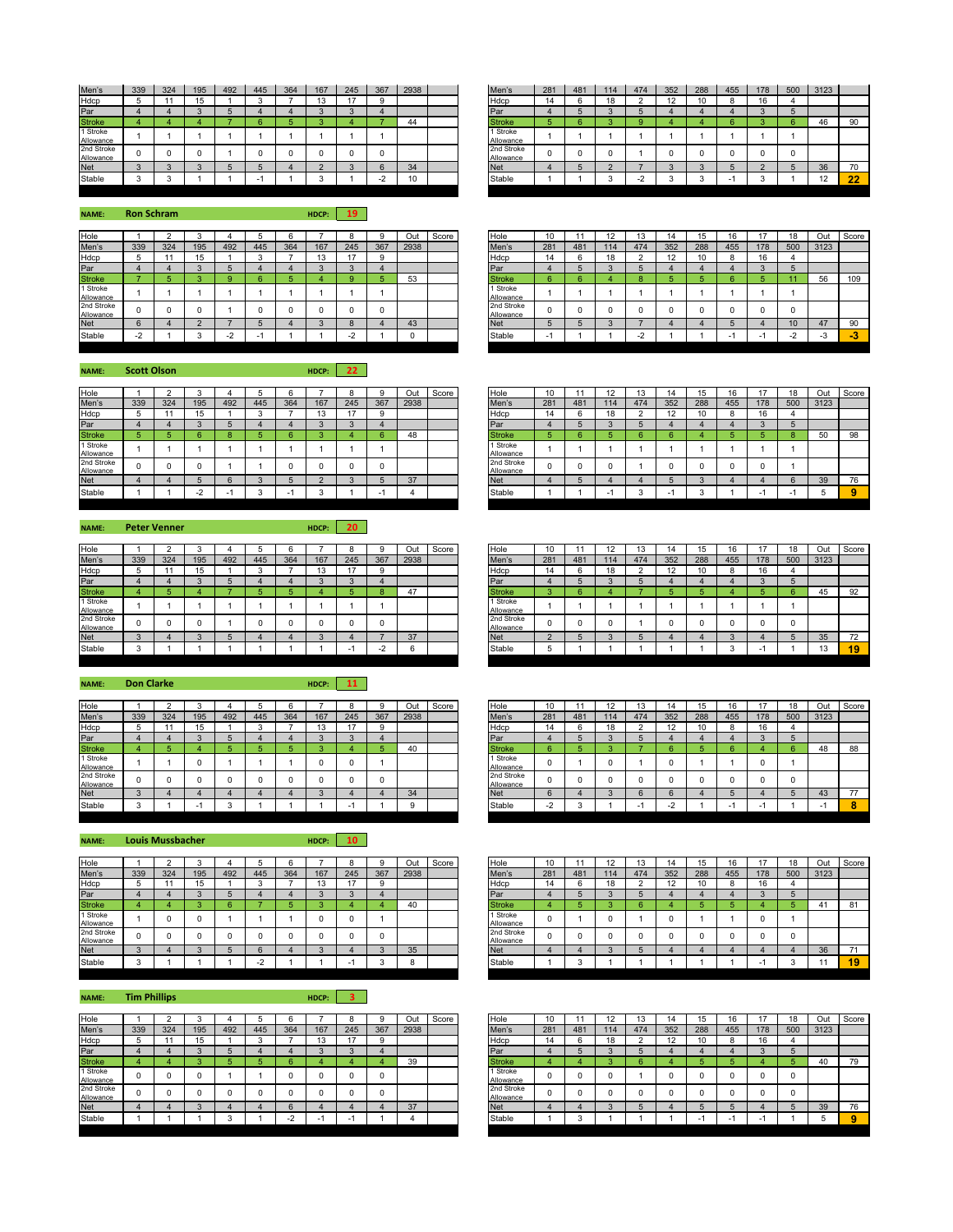| <b>Jordan Vallee</b><br>NAME: | HDCP: 5 |  |
|-------------------------------|---------|--|
|-------------------------------|---------|--|

| Hole                    |     |     |     |     |     |           |     |        |     | Out  | Score | Hole                    | 10  |     |     |     | 14  |     | 16  |     |    |
|-------------------------|-----|-----|-----|-----|-----|-----------|-----|--------|-----|------|-------|-------------------------|-----|-----|-----|-----|-----|-----|-----|-----|----|
| Men's                   | 339 | 324 | 195 | 492 | 445 | 364       | 167 | 245    | 367 | 2938 |       | Men's                   | 281 | 481 | 114 | 474 | 352 | 288 | 455 | 178 | 50 |
| Hdcp                    |     |     | 15  |     |     |           | ن ا |        |     |      |       | Hdcp                    | 14  | ĸ   | 18  |     | 12  |     |     | 16  |    |
| Par                     |     |     | -   |     |     |           |     | $\sim$ |     |      |       | <b>IPar</b>             |     |     |     |     |     |     |     |     |    |
| <b>Stroke</b>           |     |     |     |     |     | 6         |     |        |     | 35   |       | <b>Stroke</b>           |     |     |     |     |     |     |     |     |    |
| 1 Stroke<br>Allowance   |     |     |     |     |     |           |     |        |     |      |       | 1 Stroke<br>Allowance   |     | U   |     |     |     |     |     |     |    |
| 2nd Stroke<br>Allowance |     |     |     |     |     |           |     |        |     |      |       | 2nd Stroke<br>Allowance |     |     |     |     |     |     |     |     |    |
| <b>Net</b>              |     |     |     |     |     | b         |     |        |     | 32   |       | <b>Net</b>              |     |     |     |     |     |     |     |     |    |
| Stable                  |     |     |     |     |     | r<br>$-2$ |     |        |     | 11   |       | Stable                  |     |     |     |     | -   |     |     |     |    |

Hole 10 11 12 13 14 15 16 17 18 Out Score<br>Men's 281 481 114 474 352 288 455 178 500 3123 Men's 281 481 114 474 352 288 455 178 500 3123<br>Hdcp 14 6 18 2 12 10 8 16 4 Stroke | 3 | 4 | 3 | 4 | 5 | 6 | 3 | 3 | 4 | 35 | 1 | Stroke | 4 | 4 | 4 | 5 | 5 | 4 | 5 | 4 | 5 | 40 | 75 Allowance 0 0 0 1 0 0 0 0 1 Allowance <sup>0</sup> <sup>0</sup> <sup>0</sup> <sup>0</sup> <sup>0</sup> <sup>0</sup> <sup>0</sup> <sup>0</sup> <sup>0</sup> Net | 2 | 4 | 3 | 3 | 4 | 6 | 3 | 3 | 4 | 32 | | | | Net | 4 | 4 | 4 | 4 | 5 | 4 | 5 | 4 | 4 | 38 | 70 Stable 5 1 1 5 1 -2 1 1 1 14 Stable 1 3 -1 3 -1 1 -1 -1 3 7 **21**

**NAME: HDCP: 10 Zach Belland**

| Hole                    |     |     |     |     |     |     |              |     |     | Out  | Score | <b>Hole</b>             | 10  |     | $\sim$ |     | 14  | 15  | 16  |     | 18      | Out  | Score |
|-------------------------|-----|-----|-----|-----|-----|-----|--------------|-----|-----|------|-------|-------------------------|-----|-----|--------|-----|-----|-----|-----|-----|---------|------|-------|
| Men's                   | 339 | 324 | 195 | 492 | 445 | 364 | 167          | 245 | 367 | 2938 |       | Men's                   | 281 | 481 | 114    | 474 | 352 | 288 | 455 | 178 | 500     | 3123 |       |
| Hdcp                    |     |     |     |     |     |     | $\sim$<br>יי |     |     |      |       | Hdcp                    | 14  |     | 18     |     | 12  | 10  |     | 16  |         |      |       |
| Par                     |     |     |     |     |     |     |              |     |     |      |       | Par                     |     |     |        |     |     |     |     |     | $\cdot$ |      |       |
| <b>Stroke</b>           |     |     |     |     |     |     |              |     |     | 37   |       | <b>Stroke</b>           |     |     |        |     |     |     |     |     |         | 43   | 80    |
| 1 Stroke<br>Allowance   |     |     |     |     |     |     |              |     |     |      |       | 1 Stroke<br>Allowance   |     |     |        |     |     |     |     |     |         |      |       |
| 2nd Stroke<br>Allowance |     |     |     |     |     |     |              |     |     |      |       | 2nd Stroke<br>Allowance |     |     |        |     |     | ŋ   |     |     |         |      |       |
| <b>Net</b>              |     |     |     |     |     |     |              |     |     | 32   |       | <b>Net</b>              |     |     |        |     |     |     |     |     |         | 38   | 70    |
| Stable                  |     |     |     |     |     |     |              |     |     | ت ا  |       | Stable                  |     |     | -      |     |     |     |     |     |         |      | 20    |
|                         |     |     |     |     |     |     |              |     |     |      |       |                         |     |     |        |     |     |     |     |     |         |      |       |

**NAME: HDCP: 13 Gregor Allan**

| Hole                    |     |     |     |     |     |     |     |     |     | Out  | Score | Hole          |                         |     |                 | $\overline{a}$ |     | 14  |     | 16  |     | 18  | Out  | Score |
|-------------------------|-----|-----|-----|-----|-----|-----|-----|-----|-----|------|-------|---------------|-------------------------|-----|-----------------|----------------|-----|-----|-----|-----|-----|-----|------|-------|
| Men's                   | 339 | 324 | 195 | 492 | 445 | 364 | 167 | 245 | 367 | 2938 |       | Men's         |                         | 281 | 48 <sup>7</sup> | ' 14.          | 474 | 352 | 288 | 455 | 178 | 500 | 3123 |       |
| Hdcp                    |     |     | 15  |     |     |     |     | 17  |     |      |       | Hdcp          |                         |     |                 | 18             |     |     |     |     | 16  |     |      |       |
| Par                     |     |     |     |     |     |     |     |     |     |      |       | Par           |                         |     |                 |                |     |     |     |     |     |     |      |       |
| <b>Stroke</b>           |     |     |     |     |     |     |     |     |     | 4    |       | <b>Stroke</b> |                         |     |                 |                |     |     |     |     |     |     | 4    | 88    |
| 1 Stroke<br>Allowance   |     |     |     |     |     |     |     |     |     |      |       |               | 1 Stroke<br>Allowance   |     |                 |                |     |     |     |     |     |     |      |       |
| 2nd Stroke<br>Allowance |     |     |     |     |     |     |     |     |     |      |       |               | 2nd Stroke<br>Allowance |     |                 |                |     |     |     |     |     |     |      |       |
| Net                     |     |     |     |     |     |     |     |     |     | 34   |       | <b>Net</b>    |                         |     |                 |                |     |     |     |     |     |     |      | 75    |
| Stable                  |     |     |     |     |     |     |     |     |     |      |       | Stable        |                         |     |                 |                |     |     |     |     |     |     |      | 10    |

| Hole                    | 10       | 11       | 12  | 13             | 14  | 15             | 16             | 17                   | 18  | Out  | Score |
|-------------------------|----------|----------|-----|----------------|-----|----------------|----------------|----------------------|-----|------|-------|
| Men's                   | 281      | 481      | 114 | 474            | 352 | 288            | 455            | 178                  | 500 | 3123 |       |
| Hdcp                    | 14       | 6        | 18  | $\overline{2}$ | 12  | 10             | 8              | 16                   | 4   |      |       |
| Par                     | 4        | 5        | 3   | 5              | 4   | 4              | $\overline{4}$ | 3                    | 5   |      |       |
| <b>Stroke</b>           | 5        | 6        | 3   | 6              | 5   | 6              | 6              | 4                    | 6   | 47   | 88    |
| 1 Stroke<br>Allowance   | $\Omega$ | 4        | 0   | 1              | 1   | 1              | 1              | 0                    | 1   |      |       |
| 2nd Stroke<br>Allowance | $\Omega$ | $\Omega$ | 0   | 0              | 0   | 0              | 0              | 0                    | 0   |      |       |
| <b>Net</b>              | 5        | 5        | 3   | 5              | 4   | 5              | 5              | $\overline{4}$       | 5   | 41   | 75    |
| $Cth$ <sub>N</sub>      | 4        | 4        | 4   | 4              | 4   | $\overline{1}$ | $\overline{A}$ | $\blacktriangleleft$ | 4   | 4    | 40.   |

| Hole                    |     |                          |        |                          |        |     |        |     |     | Out  | Score | Hole                    | 10              |     |        | 13  | 14  | 15  | 16  |     |        | Out     | Score |
|-------------------------|-----|--------------------------|--------|--------------------------|--------|-----|--------|-----|-----|------|-------|-------------------------|-----------------|-----|--------|-----|-----|-----|-----|-----|--------|---------|-------|
| Men's                   | 339 | 324                      | 195    | 492                      | 445    | 364 | 167    | 245 | 367 | 2938 |       | Men's                   | 281             | 481 | 114    | 474 | 352 | 288 | 455 | 178 | 500    | 3123    |       |
| Hdcp                    |     |                          |        |                          |        |     | $\sim$ |     |     |      |       | Hdcp                    | 11              |     | 18     |     | 12  | 10  |     |     |        |         |       |
| Par                     |     |                          |        |                          |        |     |        |     |     |      |       | Par                     |                 |     |        |     |     |     |     |     |        |         |       |
| <b>Stroke</b>           |     |                          |        |                          |        |     |        |     |     | 45   |       | <b>Stroke</b>           |                 |     |        |     |     |     |     |     |        | 44      | 89    |
| 1 Stroke<br>Allowance   |     |                          |        |                          |        |     |        |     |     |      |       | 1 Stroke<br>Allowance   |                 |     |        |     |     |     |     |     |        |         |       |
| 2nd Stroke<br>Allowance | 0   | u                        |        |                          |        |     |        |     |     |      |       | 2nd Stroke<br>Allowance | $\Omega$        |     |        |     |     |     |     |     |        |         |       |
| Net                     |     |                          | $\sim$ |                          |        |     |        |     |     | 36   |       | <b>Net</b>              | $\sim$          |     | $\sim$ |     |     |     |     |     |        | 36      | 72    |
| Stable                  |     | $\overline{\phantom{a}}$ |        | $\overline{\phantom{a}}$ | $\sim$ | -   |        |     |     |      |       | Stable                  | $\sqrt{2}$<br>J |     |        |     |     |     | -   |     | $\sim$ | 12<br>L |       |
|                         |     |                          |        |                          |        |     |        |     |     |      |       |                         |                 |     |        |     |     |     |     |     |        |         |       |

| Hole                    |     |        |     |     |     |     |                      |     |     | Out  | Score | Hole                    | 10       |     | $\overline{1}$ | 13  | 14        | 1 <sub>E</sub><br>w | 16  |     | 18  | Out  | Score |
|-------------------------|-----|--------|-----|-----|-----|-----|----------------------|-----|-----|------|-------|-------------------------|----------|-----|----------------|-----|-----------|---------------------|-----|-----|-----|------|-------|
| Men's                   | 339 | 324    | 195 | 492 | 445 | 364 | 167                  | 245 | 367 | 2938 |       | Men's                   | 281      | 481 | 114            | 474 | 352       | 288                 | 455 | 178 | 500 | 3123 |       |
| Hdcp                    | э   |        |     |     |     |     | $\overline{a}$<br>ιJ |     |     |      |       | Hdcp                    | 14       | h   | 18             |     | 12<br>ı∠. | 10                  |     |     |     |      |       |
| Par                     |     |        |     |     |     |     |                      |     |     |      |       | Par                     |          |     |                |     |           |                     |     |     |     |      |       |
| <b>Stroke</b>           |     |        |     |     |     |     |                      |     |     | 45   |       | <b>Stroke</b>           |          |     |                |     |           |                     |     |     |     | 46   | 91    |
| 1 Stroke<br>Allowance   |     |        |     |     |     |     |                      |     |     |      |       | 1 Stroke<br>Allowance   | $\Omega$ |     |                |     |           |                     |     |     |     |      |       |
| 2nd Stroke<br>Allowance |     |        |     |     |     |     |                      |     |     |      |       | 2nd Stroke<br>Allowance | $\Omega$ |     |                |     |           |                     |     |     |     |      |       |
| Net                     |     |        |     |     |     |     |                      |     |     | 38   |       | <b>Net</b>              |          |     |                |     |           |                     |     |     |     | 40   | 78    |
| Stable                  |     | $\sim$ |     |     | . . |     |                      |     |     |      |       | Stable                  | $\sim$   |     |                |     |           |                     |     |     |     |      |       |
|                         |     |        |     |     |     |     |                      |     |     |      |       |                         |          |     |                |     |           |                     |     |     |     |      |       |

| Hole                    |     |     |        |     |     |     |                |     |     | Out          | Score | Hole                    | 10  |     |        | L.  |     | 15  | 16  |     | 18  | Out  | Score |
|-------------------------|-----|-----|--------|-----|-----|-----|----------------|-----|-----|--------------|-------|-------------------------|-----|-----|--------|-----|-----|-----|-----|-----|-----|------|-------|
| Men's                   | 339 | 324 | 195    | 492 | 445 | 364 | 167            | 245 | 367 | 2938         |       | Men's                   | 281 | 481 | 114    | 474 | 352 | 288 | 455 | 178 | 500 | 3123 |       |
| Hdcp                    |     |     |        |     |     |     | $\overline{a}$ |     |     |              |       | Hdcp                    | 14  |     |        |     |     | 10  |     | 16  |     |      |       |
| Par                     |     |     | $\sim$ |     |     |     |                |     |     |              |       | Par                     |     |     | $\sim$ |     |     |     |     |     |     |      |       |
| <b>Stroke</b>           |     |     |        |     |     |     |                |     |     | 46           |       | <b>Stroke</b>           |     |     |        |     |     |     |     |     |     | 49   | 95    |
| 1 Stroke<br>Allowance   |     |     |        |     |     |     |                |     |     |              |       | 1 Stroke<br>Allowance   |     |     |        |     |     |     |     |     |     |      |       |
| 2nd Stroke<br>Allowance |     |     |        |     |     |     |                |     |     |              |       | 2nd Stroke<br>Allowance | u   |     |        |     |     |     |     |     |     |      |       |
| <b>Net</b>              |     |     |        |     |     |     |                |     |     | 32           |       | <b>Net</b>              |     |     |        |     |     |     |     |     |     | 36   | 68    |
| Stable                  |     | ∽   |        |     |     |     |                |     |     | $\sim$<br>טו |       | Stable                  | шï  |     |        |     |     |     |     |     |     | 12   | 25    |
|                         |     |     |        |     |     |     |                |     |     |              |       |                         |     |     |        |     |     |     |     |     |     |      |       |

| Hole                    |     |     |     |     |     |     |     |     |     | Out  | Score | Hole                    | 10  |     |     |     |     | ن ا |     |     | 18  | Out  | Score |
|-------------------------|-----|-----|-----|-----|-----|-----|-----|-----|-----|------|-------|-------------------------|-----|-----|-----|-----|-----|-----|-----|-----|-----|------|-------|
| Men's                   | 339 | 324 | 195 | 492 | 445 | 364 | 167 | 245 | 367 | 2938 |       | Men's                   | 281 | 481 | 114 | 474 | 352 | 288 | 455 | 178 | 500 | 3123 |       |
| Hdcp                    |     |     |     |     |     |     | ن ا |     |     |      |       | Hdcp                    | 14  |     |     |     |     | 10  |     | 16  |     |      |       |
| Par                     |     |     |     |     |     |     |     |     |     |      |       | Par                     |     |     |     |     |     |     |     |     |     |      |       |
| <b>Stroke</b>           |     |     |     |     |     |     |     |     |     | -42  |       | Stroke                  |     |     |     |     |     |     |     |     |     | 43   | 85    |
| 1 Stroke<br>Allowance   |     |     |     |     |     |     |     |     |     |      |       | 1 Stroke<br>Allowance   |     |     |     |     |     |     |     |     |     |      |       |
| 2nd Stroke<br>Allowance |     |     |     |     |     |     |     |     |     |      |       | 2nd Stroke<br>Allowance |     |     |     |     |     |     |     |     |     |      |       |
| Net                     |     |     |     |     |     |     |     |     |     | 33   |       | <b>Net</b>              |     |     |     |     |     |     |     |     |     | 34   | 67    |
|                         |     |     |     |     |     |     |     |     |     |      |       |                         |     |     |     |     |     |     |     |     |     |      |       |

| <b>NAME:</b>            | <b>Al Grayston</b> |     |     |     |        |                          | HDCP: |     |     |      |       |                         |     |     |     |     |     |     |                          |     |                 |      |
|-------------------------|--------------------|-----|-----|-----|--------|--------------------------|-------|-----|-----|------|-------|-------------------------|-----|-----|-----|-----|-----|-----|--------------------------|-----|-----------------|------|
| Hole                    |                    |     |     |     |        |                          |       |     | 9   | Out  | Score | Hole                    | 10  |     | 12  | 13  | 14  | 15  | 16                       | 17  | 18              | Out  |
| Men's                   | 339                | 324 | 195 | 492 | 445    | 364                      | 167   | 245 | 367 | 2938 |       | Men's                   | 281 | 481 | 114 | 474 | 352 | 288 | 455                      | 178 | 500             | 3123 |
| Hdcp                    | 5                  |     | 15  |     |        |                          | 13    | 17  | 9   |      |       | Hdcp                    | 14  |     | 18  |     | 12  | 10  |                          | 16  |                 |      |
| Par                     |                    |     |     |     |        |                          |       |     |     |      |       | Par                     |     |     |     |     |     |     |                          |     |                 |      |
| <b>Stroke</b>           | ю                  |     |     |     |        |                          |       |     |     | 45   |       | <b>Stroke</b>           |     |     |     |     |     |     |                          |     | $\bullet$<br>8. | 44   |
| 1 Stroke<br>Allowance   |                    |     |     |     |        |                          |       |     |     |      |       | 1 Stroke<br>Allowance   |     |     |     |     |     |     |                          |     |                 |      |
| 2nd Stroke<br>Allowance | $\Omega$           |     |     |     |        |                          |       |     | 0   |      |       | 2nd Stroke<br>Allowance |     |     |     |     |     |     |                          |     |                 |      |
| <b>Net</b>              |                    |     |     |     |        |                          |       |     | 3   | 36   |       | <b>Net</b>              |     |     |     |     |     |     |                          |     |                 | 36   |
| Stable                  |                    | . . |     |     | $\sim$ | $\overline{\phantom{0}}$ |       |     | ×.  | v    |       | Stable                  |     |     |     |     |     |     | $\overline{\phantom{a}}$ |     | $\sim$<br>$-4$  | 12   |

**NAME: Sheldon Oliver Manual Access 13** 

| Hole                    |     |     |     |     |     | h   |     |     |                 | Out       | Score | Hole                    |     |     |     | 13  | 14            |     | 16  |     |     | Out  | Sco |
|-------------------------|-----|-----|-----|-----|-----|-----|-----|-----|-----------------|-----------|-------|-------------------------|-----|-----|-----|-----|---------------|-----|-----|-----|-----|------|-----|
| Men's                   | 339 | 324 | 195 | 492 | 445 | 364 | 167 | 245 | 367             | 2938      |       | Men's                   | 281 | 481 | 114 | 474 | 352           | 288 | 455 | 178 | 500 | 3123 |     |
| Hdcp                    |     |     |     |     |     |     | יי  |     | $\Omega$<br>-22 |           |       | Hdcp                    | 14  |     | 18  |     | $\sim$<br>' 4 |     |     | 16  |     |      |     |
| Par                     |     |     |     |     |     |     |     |     |                 |           |       | Par                     |     |     |     |     |               |     |     |     | 5   |      |     |
| <b>Stroke</b>           |     |     |     | n   |     |     |     |     |                 | . .<br>45 |       | <b>Stroke</b>           |     |     |     |     |               |     |     |     |     | 46   | 91  |
| 1 Stroke<br>Allowance   |     |     |     |     |     |     |     |     |                 |           |       | 1 Stroke<br>Allowance   |     |     |     |     |               |     |     |     |     |      |     |
| 2nd Stroke<br>Allowance |     |     |     |     |     |     |     |     |                 |           |       | 2nd Stroke<br>Allowance |     |     |     |     |               |     |     |     | -C  |      |     |
| Net                     |     |     |     |     |     |     |     |     |                 | 38        |       | <b>Net</b>              |     |     |     |     |               |     |     |     |     | 40   | 78  |
| Stable                  |     |     |     |     |     |     |     |     |                 |           |       | Stable                  |     |     |     |     |               |     |     |     |     |      |     |

**NAME: HDCP: 18 Howard Catagas**

**NAME: HDCP: 27 Guru Rao**

| Hole                    |     |     |     |     |     |     |     |     |     | Out  | Score | Hole      |                         | 10  |     |     | IJ  |     |     |     |     |     | Out  | Sco |
|-------------------------|-----|-----|-----|-----|-----|-----|-----|-----|-----|------|-------|-----------|-------------------------|-----|-----|-----|-----|-----|-----|-----|-----|-----|------|-----|
| Men's                   | 339 | 324 | 195 | 492 | 445 | 364 | 167 | 245 | 367 | 2938 |       |           | Men's                   | 281 | 481 | 114 | 474 | 352 | 288 | 455 | 178 | 500 | 3123 |     |
| Hdcp                    |     |     | 15  |     |     |     |     |     | ົ   |      |       | Hdcp      |                         |     |     | 18  |     | 10  |     |     | 16  |     |      |     |
| Par                     |     |     |     |     |     |     |     |     |     |      |       | ∽a⊾       |                         |     |     |     |     |     |     |     |     |     |      |     |
| <b>Stroke</b>           |     |     |     |     |     |     |     |     |     | 42   |       | Stroke    |                         |     |     |     |     |     |     |     |     |     |      | 85  |
| 1 Stroke<br>Allowance   |     |     |     |     |     |     |     |     |     |      |       |           | 1 Stroke<br>Allowance   |     |     |     |     |     |     |     |     |     |      |     |
| 2nd Stroke<br>Allowance |     |     |     |     |     |     |     |     |     |      |       |           | 2nd Stroke<br>Allowance |     |     |     |     |     |     |     |     |     |      |     |
| <b>Net</b>              |     |     |     |     |     |     |     |     |     | 33   |       | <b>Ne</b> |                         |     |     |     |     |     |     |     |     |     |      | 67  |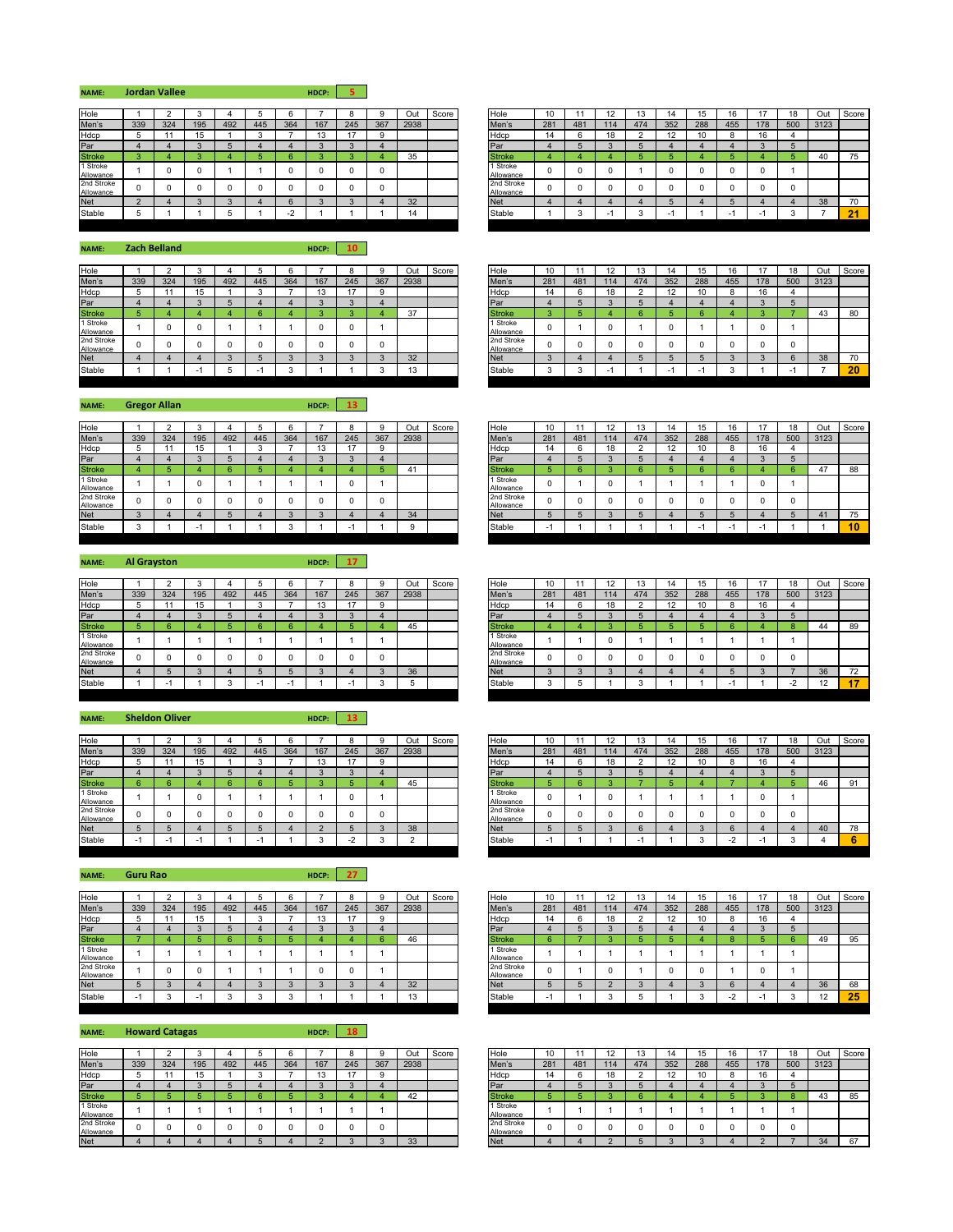## Stable 1 1 1 -1 3 -1 1 3 1 3 1 3 1 1 3

**NAME: HDCP: 16 Sean Maclaren**

| Hole                    |     |     |     |     |     |        |     |     |     | Out  | Score | Hole                    | 10  |     |     | 13  |     | ıэ  | 16                       |     |     | Out  | Sco |
|-------------------------|-----|-----|-----|-----|-----|--------|-----|-----|-----|------|-------|-------------------------|-----|-----|-----|-----|-----|-----|--------------------------|-----|-----|------|-----|
| Men's                   | 339 | 324 | 195 | 492 | 445 | 364    | 167 | 245 | 367 | 2938 |       | Men's                   | 281 | 481 | 114 | 474 | 352 | 288 | 455                      | 178 | 500 | 3123 |     |
| Hdcp                    |     |     |     |     |     |        |     |     |     |      |       | Hdcp                    | 14  |     |     |     |     | 10  |                          |     |     |      |     |
| Par                     |     |     |     |     |     |        |     |     |     |      |       | Par                     |     |     |     |     |     |     |                          |     |     |      |     |
| <b>Stroke</b>           |     |     |     |     |     |        |     |     |     | 48   |       | <b>Stroke</b>           |     |     |     |     |     |     |                          |     |     |      | 96  |
| 1 Stroke<br>Allowance   |     |     |     |     |     |        |     |     |     |      |       | 1 Stroke<br>Allowance   |     |     |     |     |     |     |                          |     |     |      |     |
| 2nd Stroke<br>Allowance |     |     |     |     |     |        |     |     |     |      |       | 2nd Stroke<br>Allowance |     |     |     |     |     |     |                          |     |     |      |     |
| <b>Net</b>              |     |     |     |     |     |        |     |     |     | 40   |       | <b>Net</b>              |     |     |     |     |     |     |                          |     |     |      | 80  |
| Stable                  |     |     |     |     |     | $\sim$ |     |     |     |      |       | Stable                  |     |     |     |     |     |     | $\overline{\phantom{a}}$ |     |     |      |     |

**NAME: HDCP: 20 Pat Gowan**

| Hole                    |     |     |     |     |     |     |     |        |     | Out  | Score | Hole                    | 10<br>ιv |     |     |     |     | 15  | 16  |     | 18  | Out  |
|-------------------------|-----|-----|-----|-----|-----|-----|-----|--------|-----|------|-------|-------------------------|----------|-----|-----|-----|-----|-----|-----|-----|-----|------|
| Men's                   | 339 | 324 | 195 | 492 | 445 | 364 | 167 | 245    | 367 | 2938 |       | Men's                   | 281      | 481 | 114 | 474 | 352 | 288 | 455 | 178 | 500 | 3123 |
| Hdcp                    |     |     | 15  |     |     |     | 13  |        |     |      |       | Hdcp                    | 14       |     |     |     |     | 10  |     | 16  |     |      |
| Par                     |     |     |     |     |     |     |     |        |     |      |       | Par                     |          |     |     |     |     |     |     |     |     |      |
| <b>Stroke</b>           |     |     |     |     |     |     |     | $\sim$ |     | 51   |       | <b>Stroke</b>           |          |     |     |     |     |     |     |     |     | 46   |
| 1 Stroke<br>Allowance   |     |     |     |     |     |     |     |        |     |      |       | 1 Stroke<br>Allowance   |          |     |     |     |     |     |     |     |     |      |
| 2nd Stroke<br>Allowance |     |     |     |     |     |     | 0   |        |     |      |       | 2nd Stroke<br>Allowance |          |     |     |     |     |     |     |     |     |      |
| <b>Net</b>              |     |     |     |     |     |     |     |        |     |      |       | <b>Net</b>              |          |     |     |     |     |     |     |     |     | 36   |
| Stable                  | . . |     |     |     |     |     |     |        |     |      |       | Stable                  |          |     |     |     |     |     |     | -   |     | 12   |
|                         |     |     |     |     |     |     |     |        |     |      |       |                         |          |     |     |     |     |     |     |     |     |      |

**NAME: Stan Shwetz HDCP: 14** 

| Hole                    |     |     |     |     |     |     |     |     |     | Out  | Score | Hole                             | 10  |     | $\overline{a}$<br><u>، ۱</u> | טו  |                | 15  | 16  |     | 18  | Out  |
|-------------------------|-----|-----|-----|-----|-----|-----|-----|-----|-----|------|-------|----------------------------------|-----|-----|------------------------------|-----|----------------|-----|-----|-----|-----|------|
| Men's                   | 339 | 324 | 195 | 492 | 445 | 364 | 167 | 245 | 367 | 2938 |       | Men's                            | 281 | 481 | 114                          | 474 | 352            | 288 | 455 | 178 | 500 | 3123 |
| Hdcp                    |     |     | 15  |     |     |     | 13  |     |     |      |       | Hdcp                             | 14  |     | 18                           |     | $\overline{A}$ | 10  |     | 16  |     |      |
| Par                     |     |     |     |     |     |     |     |     |     |      |       | Par                              |     |     |                              |     |                |     |     |     |     |      |
| <b>Stroke</b>           |     |     |     |     |     |     |     |     |     | 46   |       | <b>Stroke</b>                    |     |     |                              |     |                |     |     |     |     | 41   |
| Stroke<br>Allowance     |     |     |     |     |     |     |     |     |     |      |       | <sup>1</sup> Stroke<br>Allowance |     |     |                              |     |                |     |     |     |     |      |
| 2nd Stroke<br>Allowance |     |     |     |     |     |     |     |     |     |      |       | 2nd Stroke<br>Allowance          |     |     |                              |     |                |     |     |     |     |      |
| Net                     |     |     |     |     |     |     |     |     |     | 39   |       | <b>Net</b>                       |     |     |                              |     |                |     |     |     |     | 34   |
| Stable                  |     |     |     |     |     |     |     |     |     |      |       | Stable                           |     |     |                              |     |                |     |     |     |     | 15   |

**NAME: HDCP: 15 Gary Salh**

| Hole                    |     |     |          |     |     |     |     |     |     | Out  | Score | Hole                    | 10  |     | $\cdot$ |     |     | 15  | 16  |     | 18  | Out  |
|-------------------------|-----|-----|----------|-----|-----|-----|-----|-----|-----|------|-------|-------------------------|-----|-----|---------|-----|-----|-----|-----|-----|-----|------|
| Men's                   | 339 | 324 | 195      | 492 | 445 | 364 | 167 | 245 | 367 | 2938 |       | Men's                   | 281 | 481 | 114     | 474 | 352 | 288 | 455 | 178 | 500 | 3123 |
| Hdcp                    |     |     | 15<br>IJ |     |     |     | 13  |     | 9   |      |       | Hdcp                    | 14  |     | 18      |     |     | 10  |     | 16  |     |      |
| Par                     |     |     |          |     |     |     |     |     |     |      |       | Par                     |     |     |         |     |     |     |     |     |     |      |
| <b>Stroke</b>           |     |     |          |     |     |     |     |     |     | 38   |       | Stroke                  |     |     |         |     |     |     |     |     |     | -38  |
| 1 Stroke<br>Allowance   |     |     |          |     |     |     |     |     |     |      |       | Stroke<br>Allowance     |     |     |         |     |     |     |     |     |     |      |
| 2nd Stroke<br>Allowance |     |     |          |     |     |     |     |     | O   |      |       | 2nd Stroke<br>Allowance |     |     |         |     |     |     |     |     |     |      |
| <b>Net</b>              |     |     |          |     |     |     |     |     |     | 30   |       | <b>Net</b>              |     |     |         |     |     |     |     |     |     | 31   |
| Stable                  |     |     |          |     |     |     |     |     |     | 18   |       | Stable                  | ×   |     |         |     |     |     |     |     |     | 21   |

| <b>NAME:</b>            | <b>JR Rafols</b> |     |     |     |        |              | HDCP: | <b>16</b>      |     |      |       |               |                         |                |                |        |               |     |     |     |                |          |        |     |
|-------------------------|------------------|-----|-----|-----|--------|--------------|-------|----------------|-----|------|-------|---------------|-------------------------|----------------|----------------|--------|---------------|-----|-----|-----|----------------|----------|--------|-----|
| Hole                    |                  |     |     |     |        | 6            |       | 8              |     | Out  | Score | Hole          |                         | 10             | $\overline{A}$ | 12     | 13            | 14  | 15  | 16  | $\overline{A}$ | 18       | Out    | Scc |
| Men's                   | 339              | 324 | 195 | 492 | 445    | 364          | 167   | 245            | 367 | 2938 |       | Men's         |                         | 281            | 481            | 114    | 474           | 352 | 288 | 455 | 178            | 500      | 3123   |     |
| Hdcp                    |                  |     | 15  |     | $\sim$ |              | 13    | 17             | 9   |      |       | Hdcp          |                         | 14             | 6              | 18     | $\sim$        | 12  | 10  |     | 16             |          |        |     |
| Par                     |                  |     |     |     |        |              |       | $\Omega$       |     |      |       | Par           |                         |                |                | $\sim$ | 5             |     |     |     |                | 5        |        |     |
| <b>Stroke</b>           |                  |     |     |     |        |              |       |                |     | 45   |       | <b>Stroke</b> |                         |                |                |        | 5             |     |     |     |                |          | 49     | 94  |
| 1 Stroke<br>Allowance   |                  |     |     |     |        |              |       | 0              |     |      |       |               | 1 Stroke<br>Allowance   |                |                |        |               |     |     |     |                |          |        |     |
| 2nd Stroke<br>Allowance |                  |     |     |     |        | 0            |       | $\Omega$       |     |      |       |               | 2nd Stroke<br>Allowance | $\Omega$       |                |        | $\Omega$      |     |     |     |                | $\Omega$ |        |     |
| <b>Net</b>              |                  |     |     |     |        | 6            |       |                |     | 37   |       | <b>Net</b>    |                         | h              |                |        |               |     |     |     |                |          | 41     | 78  |
| Stable                  |                  |     |     |     |        | $\sim$<br>-4 |       | $\sim$<br>$-2$ |     |      |       | Stable        |                         | $\sim$<br>$-2$ | -2             | ÷      | $\sim$<br>- 1 |     |     | . . |                |          | $\sim$ |     |

**NAME: HDCP: 16 Eddie Mah**

| Hole                    |                      |     |     |     |              |     |     |        |     | Out  | Score | Hole                    | 10  |     | 12  |     |     |     |     |     |                 | Out  | Sco |
|-------------------------|----------------------|-----|-----|-----|--------------|-----|-----|--------|-----|------|-------|-------------------------|-----|-----|-----|-----|-----|-----|-----|-----|-----------------|------|-----|
| Men's                   | 339                  | 324 | 195 | 492 | 445          | 364 | 167 | 245    | 367 | 2938 |       | Men's                   | 281 | 481 | 114 | 474 | 352 | 288 | 455 | 178 | 500             | 3123 |     |
| Hdcp                    | $\ddot{\phantom{1}}$ |     | 15  |     | c<br>$\cdot$ |     | ιJ  |        |     |      |       | Hdcp                    | 14  | b   | 18  |     |     | 10  |     | 16  |                 |      |     |
| Par                     |                      |     |     |     |              |     |     | $\sim$ |     |      |       | Par                     |     |     |     |     |     |     |     |     | ×.              |      |     |
| <b>Stroke</b>           |                      |     |     |     |              |     |     |        |     | 43   |       | <b>Stroke</b>           |     |     |     |     |     |     |     |     |                 |      | 90  |
| 1 Stroke<br>Allowance   |                      |     |     |     |              |     |     | 0      |     |      |       | 1 Stroke<br>Allowance   |     |     |     |     |     |     |     |     |                 |      |     |
| 2nd Stroke<br>Allowance |                      |     |     |     |              |     |     |        |     |      |       | 2nd Stroke<br>Allowance |     |     |     |     |     |     |     |     | C               |      |     |
| <b>Net</b>              |                      |     |     |     |              |     |     |        |     | 35   |       | <b>Net</b>              |     | n   |     |     |     |     |     |     | $\sqrt{2}$<br>n | 39   | 74  |
| Stable                  |                      |     |     |     |              |     |     |        |     |      |       | Stable                  |     |     |     |     |     |     | ٠   |     |                 |      | -46 |

**NAME: HDCP: 16 PM Edmond**

| Hole  |     |     |     |     |     |     |     |     |     | Dul  | Score | Hole | 10  |     | $\overline{\phantom{a}}$ |     |     |     |     |     | $\overline{a}$<br>ם ו | Out            |
|-------|-----|-----|-----|-----|-----|-----|-----|-----|-----|------|-------|------|-----|-----|--------------------------|-----|-----|-----|-----|-----|-----------------------|----------------|
| Men's | 339 | 324 | 195 | 492 | 445 | 364 | 167 | 245 | 367 | 2938 |       |      | 281 | 481 | 114                      | A74 | 352 | 288 | 455 | 178 | 500                   | 3123           |
| Hdcp  |     |     |     |     |     |     |     |     |     |      |       | Hdcı |     |     | $\overline{a}$           |     |     |     |     | 16  |                       |                |
|       |     |     |     |     |     |     |     |     |     |      |       |      |     |     |                          |     |     |     |     |     |                       |                |
|       |     |     |     |     |     |     |     |     |     |      |       |      |     |     |                          |     |     |     |     |     |                       | $\overline{1}$ |

| table |  |  |  |  |  |  |  |  | - -<br>- | $\sim$<br>ັ | -- |
|-------|--|--|--|--|--|--|--|--|----------|-------------|----|
|-------|--|--|--|--|--|--|--|--|----------|-------------|----|

| Hole                    |        |        |        |     |     |                          |                          |     |          | Out  | Score | Hole                    | 10  |     |        | כ ו |     | 15  | 10  |     | 18  | Out  | Score |
|-------------------------|--------|--------|--------|-----|-----|--------------------------|--------------------------|-----|----------|------|-------|-------------------------|-----|-----|--------|-----|-----|-----|-----|-----|-----|------|-------|
| Men's                   | 339    | 324    | 195    | 492 | 445 | 364                      | 167                      | 245 | 367      | 2938 |       | Men's                   | 281 | 481 | 114    | 474 | 352 | 288 | 455 | 178 | 500 | 3123 |       |
| Hdcp                    |        |        |        |     |     |                          | $\overline{a}$           |     | $\Omega$ |      |       | Hdcp                    | 14  |     |        |     |     | 10  |     | 16  |     |      |       |
| Par                     |        |        | $\sim$ |     |     |                          |                          |     |          |      |       | Par                     |     |     | $\sim$ |     |     |     |     |     |     |      |       |
| <b>Stroke</b>           |        |        |        |     |     |                          |                          |     |          | 48   |       | Stroke                  |     |     |        |     |     |     |     |     |     | 48   | 96    |
| 1 Stroke<br>Allowance   |        |        |        |     |     |                          |                          |     |          |      |       | 1 Stroke<br>Allowance   |     |     | u      |     |     |     |     |     |     |      |       |
| 2nd Stroke<br>Allowance |        |        |        |     |     |                          |                          |     |          |      |       | 2nd Stroke<br>Allowance |     |     |        |     |     |     |     |     |     |      |       |
| <b>Net</b>              | $\sim$ | $\sim$ | $\sim$ |     |     |                          |                          |     |          | 40   |       | <b>Net</b>              |     |     |        |     |     |     |     |     |     | 40   | 80    |
| Stable                  | $\sim$ |        |        |     |     | $\overline{\phantom{a}}$ | $\overline{\phantom{0}}$ |     |          |      |       | Stable                  |     |     | -2     |     |     |     |     |     |     |      |       |
|                         |        |        |        |     |     |                          |                          |     |          |      |       |                         |     |     |        |     |     |     |     |     |     |      |       |

| Hole                    |        |     |     |     |     |                          |     |     |     | Out  | Score | Hole                    | 10  |     |     | 13  |     | 15  | 16  | 17  | 18  | Out      | Score |
|-------------------------|--------|-----|-----|-----|-----|--------------------------|-----|-----|-----|------|-------|-------------------------|-----|-----|-----|-----|-----|-----|-----|-----|-----|----------|-------|
| Men's                   | 339    | 324 | 195 | 492 | 445 | 364                      | 167 | 245 | 367 | 2938 |       | Men's                   | 281 | 481 | 114 | 474 | 352 | 288 | 455 | 178 | 500 | 3123     |       |
| Hdcp                    |        |     |     |     |     |                          | ن ا |     |     |      |       | Hdcp                    | 14  |     |     |     | L   | 10  |     | 16  |     |          |       |
| Par                     |        |     |     |     |     |                          |     |     |     |      |       | Par                     |     |     |     |     |     |     |     |     |     |          |       |
| <b>Stroke</b>           |        |     |     |     |     |                          |     |     |     | 51   |       | <b>Stroke</b>           |     |     |     |     |     |     |     |     |     | 46       | 97    |
| 1 Stroke<br>Allowance   |        |     |     |     |     |                          |     |     |     |      |       | 1 Stroke<br>Allowance   |     |     |     |     |     |     |     |     |     |          |       |
| 2nd Stroke<br>Allowance |        |     |     |     |     |                          |     |     |     |      |       | 2nd Stroke<br>Allowance |     |     |     |     |     |     |     |     |     |          |       |
| <b>Net</b>              |        |     |     |     |     |                          |     |     |     | 41   |       | <b>Net</b>              |     |     |     |     |     |     |     |     |     | 36       | 77    |
| Stable                  | $\sim$ |     |     |     |     | $\overline{\phantom{a}}$ |     |     |     |      |       | Stable                  |     |     |     |     |     |     |     |     |     | 12<br>ız |       |
|                         |        |     |     |     |     |                          |     |     |     |      |       |                         |     |     |     |     |     |     |     |     |     |          |       |

| Hole                    |     |     |     |     |     |     |     |     |     | Out  | Score | Hole                    | 10         |     | 12  | $\sim$<br>10 | 14  | 15  | 16  |     | 18  | Out  | Score |
|-------------------------|-----|-----|-----|-----|-----|-----|-----|-----|-----|------|-------|-------------------------|------------|-----|-----|--------------|-----|-----|-----|-----|-----|------|-------|
| Men's                   | 339 | 324 | 195 | 492 | 445 | 364 | 167 | 245 | 367 | 2938 |       | Men's                   | 281        | 481 | 114 | 474          | 352 | 288 | 455 | 178 | 500 | 3123 |       |
| Hdcp                    |     |     | ιυ  |     |     |     |     |     |     |      |       | Hdcp                    | 14         | 6   | 18  |              | 12  | 10  | ਨ   | 16  |     |      |       |
| Par                     |     |     |     |     |     |     |     |     |     |      |       | Par                     |            |     |     |              |     |     |     |     |     |      |       |
| <b>Stroke</b>           |     |     |     |     |     |     |     |     |     | 46   |       | <b>Stroke</b>           |            |     |     |              |     |     |     |     |     | 4    | 87    |
| 1 Stroke<br>Allowance   |     |     |     |     |     |     |     |     |     |      |       | 1 Stroke<br>Allowance   |            |     |     |              |     |     |     |     |     |      |       |
| 2nd Stroke<br>Allowance |     |     |     |     |     |     |     | ſ   |     |      |       | 2nd Stroke<br>Allowance | O          | n   |     |              |     |     | n   |     |     |      |       |
| Net                     |     |     |     |     |     |     |     |     |     | 39   |       | <b>Net</b>              | ×          |     |     |              |     |     |     |     |     | 34   | 73    |
| Stable                  |     |     |     |     |     |     |     | . . |     |      |       | Stable                  | $\sqrt{2}$ |     |     |              |     |     |     | . . |     | 15   | 15    |
|                         |     |     |     |     |     |     |     |     |     |      |       |                         |            |     |     |              |     |     |     |     |     |      |       |

| Hole                    |     |     |     |     |     |     |     |     |          | Out  | Score | Hole                    | 10           |     | 12  | 13  | 14  | 15  |     |          | 18  | Out  | Score |
|-------------------------|-----|-----|-----|-----|-----|-----|-----|-----|----------|------|-------|-------------------------|--------------|-----|-----|-----|-----|-----|-----|----------|-----|------|-------|
| Men's                   | 339 | 324 | 195 | 492 | 445 | 364 | 167 | 245 | 367      | 2938 |       | Men's                   | 281          | 481 | 114 | 474 | 352 | 288 | 455 | 178      | 500 | 3123 |       |
| Hdcp                    |     |     |     |     |     |     | IJ  |     | 9        |      |       | Hdcp                    | 14           |     | 18  |     | 12  |     |     | 16       |     |      |       |
| Par                     |     |     |     |     |     |     |     |     |          |      |       | Par                     |              |     |     |     |     |     |     |          |     |      |       |
| <b>Stroke</b>           |     |     |     |     |     |     |     |     |          | 38   |       | <b>Stroke</b>           |              |     |     |     |     |     |     |          |     | 38   | 76    |
| 1 Stroke<br>Allowance   |     |     |     |     |     |     |     |     |          |      |       | 1 Stroke<br>Allowance   |              |     |     |     |     |     |     | $\Omega$ |     |      |       |
| 2nd Stroke<br>Allowance |     | 0   |     |     |     |     |     |     | $\Omega$ |      |       | 2nd Stroke<br>Allowance | $\Omega$     |     |     |     |     |     |     | n        |     |      |       |
| Net                     |     |     |     |     |     |     |     |     |          | 30   |       | <b>Net</b>              |              |     |     |     |     |     |     |          |     | 31   | 61    |
| Stable                  |     |     |     |     |     |     |     |     |          | 18   |       | Stable                  | $\sim$<br>ъ. |     |     |     |     |     |     |          |     | 21   | 39    |
|                         |     |     |     |     |     |     |     |     |          |      |       |                         |              |     |     |     |     |     |     |          |     |      |       |

| Hole                    |               |     |        |     |     |     |               |     |     | Out  | Score | Hole                    | 10                |     | 12<br>٠ | 13  | 14                | 15  | 16  |     | 18  | Out  | Score |
|-------------------------|---------------|-----|--------|-----|-----|-----|---------------|-----|-----|------|-------|-------------------------|-------------------|-----|---------|-----|-------------------|-----|-----|-----|-----|------|-------|
| Men's                   | 339           | 324 | 195    | 492 | 445 | 364 | 167           | 245 | 367 | 2938 |       | Men's                   | 281               | 481 | 114     | 474 | 352               | 288 | 455 | 178 | 500 | 3123 |       |
| Hdcp                    | $\rightarrow$ |     | 15     |     |     |     | $\sim$<br>ט ו |     |     |      |       | Hdcp                    | 14                |     | 18      |     | $\sqrt{2}$<br>14. | 10  |     | ı.  |     |      |       |
| Par                     |               |     | $\sim$ |     |     |     |               |     |     |      |       | Par                     |                   |     | $\sim$  |     |                   |     |     |     |     |      |       |
| <b>Stroke</b>           |               |     |        |     |     |     |               |     |     | 45   |       | <b>Stroke</b>           |                   |     |         |     |                   |     |     |     |     | 49   | 94    |
| 1 Stroke<br>Allowance   |               |     |        |     |     |     |               |     |     |      |       | 1 Stroke<br>Allowance   |                   |     |         |     |                   |     |     |     |     |      |       |
| 2nd Stroke<br>Allowance |               |     |        |     |     |     |               |     |     |      |       | 2nd Stroke<br>Allowance | $\Omega$          |     |         |     |                   |     |     |     |     |      |       |
| Net                     |               |     | $\sim$ |     |     |     |               |     |     | 37   |       | <b>Net</b>              | $\sim$<br>$\circ$ |     |         |     |                   |     |     |     |     | 41   | 78    |
| Stable                  |               |     |        |     |     |     |               |     |     |      |       | Stable                  | $\sim$<br>$-4$    |     |         |     |                   |     |     |     |     |      |       |
|                         |               |     |        |     |     |     |               |     |     |      |       |                         |                   |     |         |     |                   |     |     |     |     |      |       |

| Hole                    |     |     |     |     |     |     |     |     |     | Out  | Score | Hole                    | 10  |     | 12  |     | 14  | 15  |     |     |          | Out  | Score |
|-------------------------|-----|-----|-----|-----|-----|-----|-----|-----|-----|------|-------|-------------------------|-----|-----|-----|-----|-----|-----|-----|-----|----------|------|-------|
| Men's                   | 339 | 324 | 195 | 492 | 445 | 364 | 167 | 245 | 367 | 2938 |       | Men's                   | 281 | 481 | 114 | 474 | 352 | 288 | 455 | 178 | 500      | 3123 |       |
| Hdcp                    | Ð   |     | ιυ  |     |     |     |     |     |     |      |       | Hdcp                    | 14  |     | 18  |     | 12  | 10  |     |     |          |      |       |
| Par                     |     |     |     |     |     |     |     |     |     |      |       | Par                     |     |     |     |     |     |     |     |     |          |      |       |
| <b>Stroke</b>           |     |     |     |     |     |     |     |     |     | 43   |       | <b>Stroke</b>           |     |     |     |     |     |     |     |     |          | 47   | 90    |
| 1 Stroke<br>Allowance   |     |     |     |     |     |     |     |     |     |      |       | 1 Stroke<br>Allowance   |     |     |     |     |     |     |     |     |          |      |       |
| 2nd Stroke<br>Allowance |     |     |     |     |     |     |     |     |     |      |       | 2nd Stroke<br>Allowance |     |     |     |     |     |     |     |     | $\Omega$ |      |       |
| Net                     |     |     |     |     |     |     |     |     |     | 35   |       | <b>Net</b>              |     |     |     |     |     |     |     |     |          | 39   | 74    |
| Stable                  |     |     |     |     |     |     |     |     |     |      |       | Stable                  |     |     |     |     |     |     |     |     |          |      | 12    |

| Hole          |     |     |     |     |     |     |     |     |     | Out  | Score | Hole  | w   |     | $\overline{a}$<br>. . | $\sqrt{2}$ |     |     |     |                                 | 18  | Out  | Score |
|---------------|-----|-----|-----|-----|-----|-----|-----|-----|-----|------|-------|-------|-----|-----|-----------------------|------------|-----|-----|-----|---------------------------------|-----|------|-------|
| Men's         | 339 | 324 | 195 | 492 | 445 | 364 | 167 | 245 | 367 | 2938 |       | Men's | 281 | 481 | 114                   | 474        | 352 | 288 | 455 | 178                             | 500 | 3123 |       |
| Hdcp          |     |     |     |     |     |     |     |     |     |      |       | Hdcr  |     |     | 18                    |            |     |     |     | $\overline{\phantom{a}}$<br>16. |     |      |       |
|               |     |     |     |     |     |     |     |     |     |      |       |       |     |     |                       |            |     |     |     |                                 |     |      |       |
| <b>Stroke</b> |     |     |     |     |     |     |     |     |     |      |       | эпоке |     |     |                       |            |     |     |     |                                 |     |      |       |
|               |     |     |     |     |     |     |     |     |     |      |       |       |     |     |                       |            |     |     |     |                                 |     |      |       |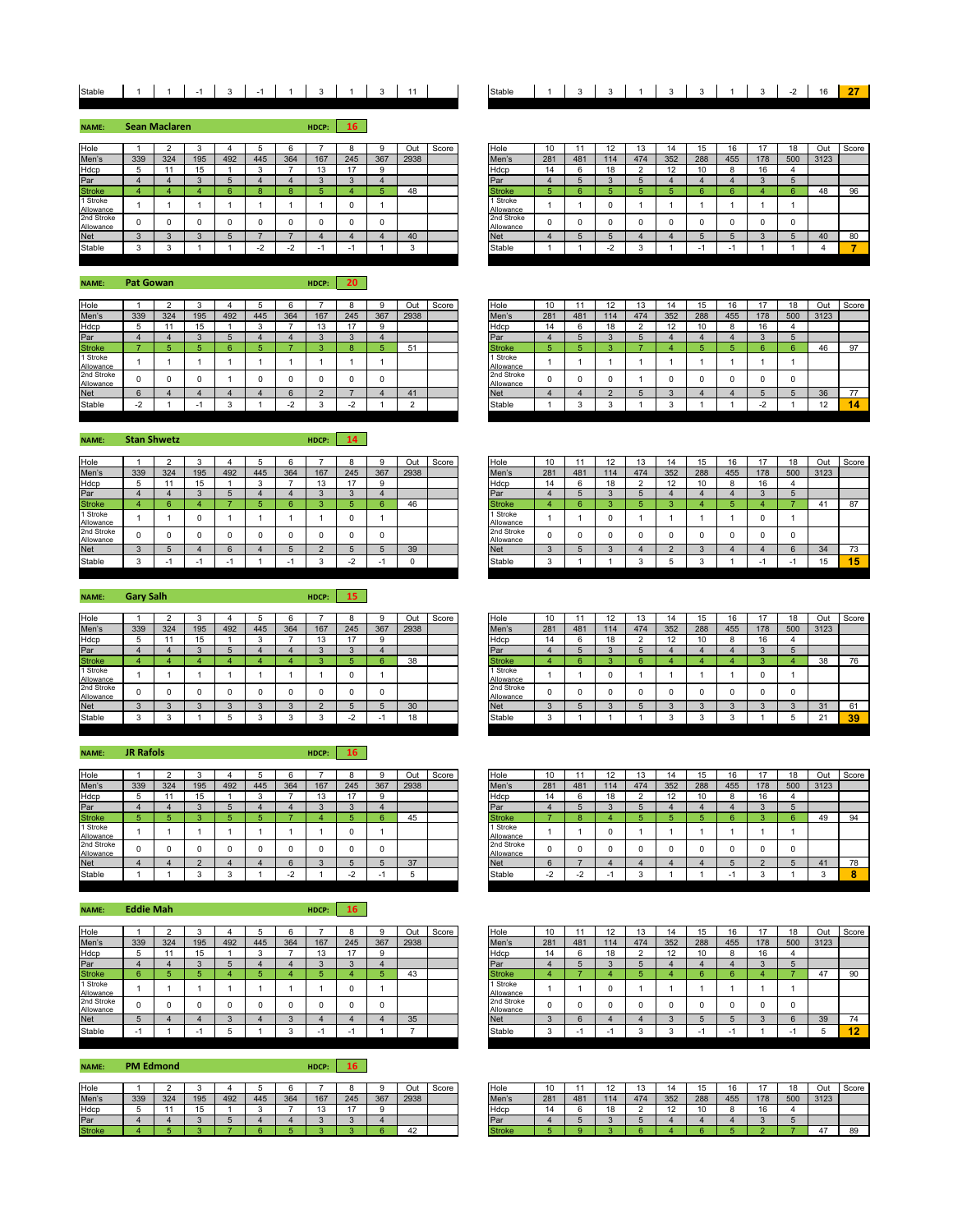| 1 Stroke<br>Allowance   |  |  |  |  |          |  | 1 Stroke<br>Allowance   |  |  |  |  |   |    |      |
|-------------------------|--|--|--|--|----------|--|-------------------------|--|--|--|--|---|----|------|
| 2nd Stroke<br>Allowance |  |  |  |  |          |  | 2nd Stroke<br>Allowance |  |  |  |  | n |    |      |
| <b>Net</b>              |  |  |  |  | 2A<br>◡+ |  | <b>Net</b>              |  |  |  |  |   | ಀಀ | 73   |
| Stable                  |  |  |  |  |          |  | Stable                  |  |  |  |  |   |    | - 11 |

| 1 Stroke<br>Allowance   |  |  |  |  |   |         |            | 1 Stroke<br>Allowance   |  |  |  |  |    |     |
|-------------------------|--|--|--|--|---|---------|------------|-------------------------|--|--|--|--|----|-----|
| 2nd Stroke<br>Allowance |  |  |  |  | 0 |         |            | 2nd Stroke<br>Allowance |  |  |  |  |    |     |
| <b>Net</b>              |  |  |  |  |   | 31<br>◡ | <b>Net</b> |                         |  |  |  |  | 39 | ں ، |
| Stable                  |  |  |  |  |   |         | Stable     |                         |  |  |  |  |    |     |

**NAME: HDCP: 18 Rick James** Hdcp 5 11 15 1 3 7 13 17 9 Hdcp 14 6 18 2 12 10 8 16 4 Par 4 4 3 5 4 4 3 3 4 Par 4 5 3 5 4 4 4 3 5 **Stroke** Allowance <sup>1</sup> <sup>1</sup> <sup>1</sup> <sup>1</sup> <sup>1</sup> <sup>1</sup> <sup>1</sup> <sup>1</sup> <sup>1</sup> 1 Stroke nd Strok Allowance <sup>0</sup> <sup>0</sup> <sup>0</sup> <sup>0</sup> <sup>0</sup> <sup>0</sup> <sup>0</sup> <sup>0</sup> <sup>0</sup> 2nd Stroke

**NAME: HDCP: 15 Len Souliere**

| Hole                    |     |     |     |     |     |     |              |                |     | Out  | Score | Hole                    | 10  |     |     |     |     | 15  | 16  |     | 18  | Out  |
|-------------------------|-----|-----|-----|-----|-----|-----|--------------|----------------|-----|------|-------|-------------------------|-----|-----|-----|-----|-----|-----|-----|-----|-----|------|
| Men's                   | 339 | 324 | 195 | 492 | 445 | 364 | 167          | 245            | 367 | 2938 |       | Men's                   | 281 | 481 | 114 | 474 | 352 | 288 | 455 | 178 | 500 | 3123 |
| Hdcp                    |     |     | 15  |     | - 1 |     | $\sim$<br>10 | $\overline{a}$ |     |      |       | Hdcp                    | 14  |     |     |     |     | 10  |     | 16  |     |      |
| Par                     |     |     |     |     |     |     |              |                |     |      |       | Par                     |     |     |     |     |     |     |     |     |     |      |
| <b>Stroke</b>           |     |     |     |     |     |     |              |                |     | 40   |       | <b>Stroke</b>           |     |     |     |     |     |     |     |     |     | 42   |
| 1 Stroke<br>Allowance   |     |     |     |     |     |     |              |                |     |      |       | Stroke<br>Allowance     |     |     |     |     |     |     |     |     |     |      |
| 2nd Stroke<br>Allowance |     |     |     |     |     |     |              |                |     |      |       | 2nd Stroke<br>Allowance |     |     |     |     |     |     |     |     |     |      |
| <b>Net</b>              |     |     |     |     |     |     |              |                |     | 32   |       | <b>Net</b>              |     |     |     |     |     |     |     |     |     | 35   |
| Stable                  |     |     |     |     |     |     |              |                |     | .    |       | Stable                  |     |     |     |     |     |     |     |     |     | 13   |

**NAME: HDCP: 9 Mike Pickard**

| Hole                    |     |     |     |     |     |     |     |     | ົ        | Out  | Score | Hole                    | 10  |     | $\overline{A}$<br>L. |     |     | 15  | 16  |     | 18  | Out  |
|-------------------------|-----|-----|-----|-----|-----|-----|-----|-----|----------|------|-------|-------------------------|-----|-----|----------------------|-----|-----|-----|-----|-----|-----|------|
| Men's                   | 339 | 324 | 195 | 492 | 445 | 364 | 167 | 245 | 367      | 2938 |       | Men's                   | 281 | 481 | 14                   | 474 | 352 | 288 | 455 | 178 | 500 | 3123 |
| Hdcp                    |     |     | ь.  |     |     |     | 13  |     | g        |      |       | Hdcp                    | 14  |     | 18                   |     |     | 10  |     | 16  |     |      |
| Par                     |     |     |     |     |     |     |     |     |          |      |       | Par                     |     |     |                      |     |     |     |     |     |     |      |
| <b>Stroke</b>           |     |     |     |     |     |     |     |     |          |      |       | <b>Stroke</b>           |     |     |                      |     |     |     |     |     |     | 37   |
| 1 Stroke<br>Allowance   |     |     |     |     |     |     |     |     |          |      |       | 1 Stroke<br>Allowance   |     |     |                      |     |     |     |     |     |     |      |
| 2nd Stroke<br>Allowance |     |     |     |     |     |     |     |     | $\Omega$ |      |       | 2nd Stroke<br>Allowance |     |     |                      |     |     |     |     |     |     |      |
| <b>Net</b>              |     |     |     |     |     |     |     |     |          | 36   |       | <b>Net</b>              |     |     |                      |     |     |     |     |     |     | 33   |
| Stable                  |     |     |     |     |     |     |     |     |          |      |       | Stable                  |     |     |                      |     |     |     |     | -   |     | 17   |

**NAME: HDCP: 25 Brad Kendall**

| Hole                    |     |     |            |     |     |     |     |     | о   | Out  | Score | Hole                    | 10   |     | ۰,  |     |     | 15  | 16  |     | 18  | Out  |
|-------------------------|-----|-----|------------|-----|-----|-----|-----|-----|-----|------|-------|-------------------------|------|-----|-----|-----|-----|-----|-----|-----|-----|------|
| Men's                   | 339 | 324 | 195        | 492 | 445 | 364 | 167 | 245 | 367 | 2938 |       | Men's                   | 281  | 481 | 114 | 474 | 352 | 288 | 455 | 178 | 500 | 3123 |
| Hdcp                    |     |     | 15<br>כ: ו |     |     |     | 13  |     | 9   |      |       | Hdcp                    | 14   |     | 40  |     |     | 10  |     | 16  |     |      |
| Par                     |     |     |            |     |     |     |     |     |     |      |       | Par                     |      |     |     |     |     |     |     |     |     |      |
| <b>Stroke</b>           |     |     |            |     |     |     |     |     |     | 47   |       | <b>Stroke</b>           |      |     |     |     |     |     |     |     |     | 46   |
| 1 Stroke<br>Allowance   |     |     |            |     |     |     |     |     |     |      |       | Stroke<br>Allowance     |      |     |     |     |     |     |     |     |     |      |
| 2nd Stroke<br>Allowance |     |     |            |     |     |     |     |     |     |      |       | 2nd Stroke<br>Allowance |      |     |     |     |     |     |     |     |     |      |
| <b>Net</b>              |     |     |            |     |     |     |     |     |     | 34   |       | <b>Net</b>              | - 12 |     |     |     |     |     |     |     |     | 34   |
| Stable                  |     |     |            |     |     |     |     |     |     | 10   |       | Stable                  |      |     |     |     |     |     |     |     |     | 15   |

| <b>NAME:</b>            |     | <b>Kourch Chan</b> |           |     |               |     | HDCP:        | 26           |          |      |       |                         |           |          |           |     |           |                |     |           |     |      |
|-------------------------|-----|--------------------|-----------|-----|---------------|-----|--------------|--------------|----------|------|-------|-------------------------|-----------|----------|-----------|-----|-----------|----------------|-----|-----------|-----|------|
| Hole                    |     |                    |           |     |               |     |              | c            | g        | Jut  | Score | Hole                    | 10        |          | 12        | 13  | 14        | 15             | 16  | 17        | 18  | Out  |
| Men's<br>Hdcp           | 339 | 324                | 195<br>15 | 492 | 445<br>$\sim$ | 364 | 167<br>13    | 245<br>17    | 367<br>9 | 2938 |       | Men's<br>Hdcp           | 281<br>14 | 481<br>6 | 114<br>18 | 474 | 352<br>12 | 288<br>10      | 455 | 178<br>16 | 500 | 3123 |
| Par                     |     |                    | $\sim$    |     |               |     | $\mathbf{R}$ | $\mathbf{R}$ |          |      |       | Par                     |           |          |           |     |           |                |     |           |     |      |
| <b>Stroke</b>           | 6   |                    |           |     | 6             |     |              | 6            | 6        | 51   |       | <b>Stroke</b>           | 6.        | Բ        |           | 6   |           |                |     |           | ົ   | 54   |
| 1 Stroke<br>Allowance   |     |                    |           |     |               |     |              |              |          |      |       | 1 Stroke<br>Allowance   |           |          |           |     |           |                |     |           |     |      |
| 2nd Stroke<br>Allowance |     |                    |           |     |               |     | O            | υ            | O        |      |       | 2nd Stroke<br>Allowance | $\Omega$  |          |           |     |           |                |     |           |     |      |
| <b>Net</b>              |     |                    |           |     |               |     | 3            |              |          | 38   |       | <b>Net</b>              | b.        |          |           |     |           |                |     |           |     | 41   |
| Stable                  |     | ÷                  | шH        |     |               |     |              | ٠.           |          |      |       | Stable                  | - 1       | $\cdot$  |           |     | ົ<br>$-4$ | $\sim$<br>$-4$ |     |           | -   | 3    |

| <b>NAME:</b> | <b>Ray Swart</b> | HDCP: | 21 |
|--------------|------------------|-------|----|
|              |                  |       |    |

| Hole          |      |                |            |     |                 |                          |     |      |                | Out  |  |
|---------------|------|----------------|------------|-----|-----------------|--------------------------|-----|------|----------------|------|--|
| $1.4 - 1 - 1$ | 0.00 | 0 <sup>0</sup> | $\sqrt{2}$ | 100 | $\overline{11}$ | $\overline{\phantom{a}}$ | 407 | 0.45 | 0 <sup>0</sup> | 0000 |  |

| Men's                   | 339 | 324 | 195 | 492 | 445 | 364 | 167 | 245 | 367 | 2938 |  | Men's                   | 281 | 481 | 114 | 474 | 352 | 288 | 455 | 178          | 500 | 3123 |    |
|-------------------------|-----|-----|-----|-----|-----|-----|-----|-----|-----|------|--|-------------------------|-----|-----|-----|-----|-----|-----|-----|--------------|-----|------|----|
| Hdcp                    |     |     |     |     |     |     |     |     |     |      |  | Hdcp                    |     | n   | 18  |     | . . | 10  |     | $\sim$<br>ιU |     |      |    |
| Par                     |     |     |     |     |     |     |     |     |     |      |  | Par                     |     |     |     |     |     |     |     |              | w   |      |    |
| <b>Stroke</b>           |     |     |     |     |     |     |     |     |     | 48   |  | <b>Stroke</b>           |     |     |     |     |     |     |     |              |     |      | 99 |
| 1 Stroke<br>Allowance   |     |     |     |     |     |     |     |     |     |      |  | 1 Stroke<br>Allowance   |     |     |     |     |     |     |     |              |     |      |    |
| 2nd Stroke<br>Allowance |     |     |     |     |     |     |     | n   |     |      |  | 2nd Stroke<br>Allowance |     |     |     |     |     |     |     |              |     |      |    |
| <b>Net</b>              |     |     |     |     |     |     |     |     |     | 37   |  | <b>Net</b>              |     |     |     |     |     |     |     |              |     |      | 78 |
| Stable                  |     |     |     |     |     |     |     | -   |     |      |  | Stable                  |     |     |     |     |     | -   |     |              |     |      |    |
|                         |     |     |     |     |     |     |     |     |     |      |  |                         |     |     |     |     |     |     |     |              |     |      |    |

| <b>NAME:</b> | <b>Jon Symons</b> |        |                                |  |                          | HDCP: |          |   |     |       |
|--------------|-------------------|--------|--------------------------------|--|--------------------------|-------|----------|---|-----|-------|
| Hole         |                   | $\sim$ | $\overline{\phantom{a}}$<br>×. |  | $\overline{\phantom{0}}$ |       | $\Omega$ | 9 | Out | Score |

| Hole                    |     |     |     |     |     |     |     |     |     | Out          | Score | Hole                    | 10  |     | 12  | 13  |     |     |     |     | $\sim$<br>10 | Out  | Score |
|-------------------------|-----|-----|-----|-----|-----|-----|-----|-----|-----|--------------|-------|-------------------------|-----|-----|-----|-----|-----|-----|-----|-----|--------------|------|-------|
| Men's                   | 339 | 324 | 195 | 492 | 445 | 364 | 167 | 245 | 367 | 2938         |       | Men's                   | 281 | 481 | 114 | 474 | 352 | 288 | 455 | 178 | 500          | 3123 |       |
| Hdcp                    |     |     |     |     |     |     |     |     |     |              |       | Hdcp                    | 14  |     | 18  |     |     |     |     | 16  |              |      |       |
| Par                     |     |     |     |     |     |     |     |     |     |              |       | Par                     |     |     |     |     |     |     |     |     |              |      |       |
| <b>Stroke</b>           |     |     |     |     |     |     |     |     |     | 41           |       | Stroke                  |     |     |     |     |     |     |     |     |              | 50   | 91    |
| 1 Stroke<br>Allowance   |     |     |     |     |     |     |     |     |     |              |       | 1 Stroke<br>Allowance   |     |     |     |     |     |     |     |     |              |      |       |
| 2nd Stroke<br>Allowance |     |     |     |     |     |     |     |     |     |              |       | 2nd Stroke<br>Allowance |     |     |     |     |     |     |     |     | n            |      |       |
| <b>Net</b>              |     |     |     |     |     |     |     |     |     | 32           |       | <b>Net</b>              |     |     |     |     |     |     |     |     |              | 41   | 73    |
| Stable                  |     |     |     |     |     | -   |     |     |     | $\sim$<br>ںו |       | Stable                  |     |     |     |     |     |     |     |     |              |      | --    |
|                         |     |     |     |     |     |     |     |     |     |              |       |                         |     |     |     |     |     |     |     |     |              |      |       |

| Hole                    |                      |     |     |     |     |     |                      |     |     | Out  | Score | Hole                    | 10       |     |     | 13  | 14       | <b>15</b><br>w | 16  |     | 18  | Out  | Score |
|-------------------------|----------------------|-----|-----|-----|-----|-----|----------------------|-----|-----|------|-------|-------------------------|----------|-----|-----|-----|----------|----------------|-----|-----|-----|------|-------|
| Men's                   | 339                  | 324 | 195 | 492 | 445 | 364 | 167                  | 245 | 367 | 2938 |       | Men's                   | 281      | 481 | 114 | 474 | 352      | 288            | 455 | 178 | 500 | 3123 |       |
| Hdcp                    | $\ddot{\phantom{1}}$ |     | 15  |     |     |     | $\overline{a}$<br>10 |     |     |      |       | Hdcp                    | 14       |     | 18  |     | 12<br>14 | 10             |     |     |     |      |       |
| Par                     |                      |     |     |     |     |     |                      |     |     |      |       | Par                     |          |     |     |     |          |                |     |     |     |      |       |
| <b>Stroke</b>           |                      |     |     |     |     |     |                      |     |     | 40   |       | <b>Stroke</b>           |          |     |     |     |          |                |     |     |     | 42   | 82    |
| 1 Stroke<br>Allowance   |                      |     |     |     |     |     |                      |     |     |      |       | 1 Stroke<br>Allowance   |          |     |     |     |          |                |     |     |     |      |       |
| 2nd Stroke<br>Allowance |                      |     |     |     |     |     |                      |     |     |      |       | 2nd Stroke<br>Allowance | $\Omega$ |     |     |     |          |                |     |     |     |      |       |
| Net                     |                      |     |     |     |     |     |                      |     |     | 32   |       | <b>Net</b>              |          |     |     |     |          |                |     |     |     | 35   | 67    |
| Stable                  |                      |     |     |     | . . |     |                      |     |     |      |       | Stable                  |          |     |     |     |          |                |     |     |     | 13   | 26    |
|                         |                      |     |     |     |     |     |                      |     |     |      |       |                         |          |     |     |     |          |                |     |     |     |      |       |

| Hole                    |     |     |     |     |     |     |                          |     |     | Out          | Score | Hole                    | 10       |     |     | 13  | 14  | 13  | 16  |     | 18  | Out      | Score |
|-------------------------|-----|-----|-----|-----|-----|-----|--------------------------|-----|-----|--------------|-------|-------------------------|----------|-----|-----|-----|-----|-----|-----|-----|-----|----------|-------|
| Men's                   | 339 | 324 | 195 | 492 | 445 | 364 | 167                      | 245 | 367 | 2938         |       | Men's                   | 281      | 481 | 114 | 474 | 352 | 288 | 455 | 178 | 500 | 3123     |       |
| Hdcp                    |     |     |     |     |     |     | $\overline{a}$           |     |     |              |       | Hdcp                    | 14       |     | 18  |     | 12  | 10  |     |     |     |          |       |
| Par                     |     |     |     |     |     |     |                          |     |     |              |       | Par                     |          |     |     |     |     |     |     |     |     |          |       |
| <b>Stroke</b>           |     |     |     |     |     |     |                          |     |     | $\mathbf{4}$ |       | <b>Stroke</b>           |          |     |     |     |     |     |     |     |     | 37       | 78    |
| 1 Stroke<br>Allowance   |     |     |     |     |     |     |                          |     |     |              |       | 1 Stroke<br>Allowance   | $\Omega$ |     |     |     |     |     |     |     |     |          |       |
| 2nd Stroke<br>Allowance |     |     |     |     |     |     |                          |     |     |              |       | 2nd Stroke<br>Allowance | O        |     |     |     |     |     |     |     |     |          |       |
| <b>Net</b>              |     |     |     |     |     |     |                          |     |     | 36           |       | <b>Net</b>              |          |     |     |     |     |     |     |     |     | 33       | 69    |
| Stable                  |     |     |     |     | . . |     | $\overline{\phantom{0}}$ |     |     |              |       | Stable                  |          |     |     |     | -   |     |     |     |     | 17<br>'' | 22    |

| Hole                    |     |     |     |     |     |     |                          |     |     | Out  | Score | Hole                    |        |     |     | 13  | 14       | 1 E | 16  |     |     | Out  | Score |
|-------------------------|-----|-----|-----|-----|-----|-----|--------------------------|-----|-----|------|-------|-------------------------|--------|-----|-----|-----|----------|-----|-----|-----|-----|------|-------|
| Men's                   | 339 | 324 | 195 | 492 | 445 | 364 | 167                      | 245 | 367 | 2938 |       | Men's                   | 281    | 481 | 114 | 474 | 352      | 288 | 455 | 178 | 500 | 3123 |       |
| Hdcp                    |     |     |     |     |     |     | $\sim$<br>$\cdots$       |     |     |      |       | Hdcp                    | 14     |     | 18  |     | 12<br>14 | 10  |     |     |     |      |       |
| Par                     |     |     |     |     |     |     |                          |     |     |      |       | Par                     |        |     |     |     |          |     |     |     |     |      |       |
| <b>Stroke</b>           |     |     |     |     |     |     |                          |     |     | 47   |       | Stroke                  |        |     |     |     |          |     |     |     |     | 46   | 93    |
| 1 Stroke<br>Allowance   |     |     |     |     |     |     |                          |     |     |      |       | 1 Stroke<br>Allowance   |        |     |     |     |          |     |     |     |     |      |       |
| 2nd Stroke<br>Allowance |     |     |     |     |     |     |                          |     |     |      |       | 2nd Stroke<br>Allowance | 0      |     |     |     |          |     |     |     |     |      |       |
| <b>Net</b>              |     |     |     |     |     |     |                          |     |     | 34   |       | <b>Net</b>              |        |     |     |     |          |     |     |     |     | 34   | 68    |
| Stable                  |     |     |     |     |     |     | $\overline{\phantom{0}}$ |     |     |      |       | Stable                  | $\sim$ |     |     |     |          |     |     |     |     | 15   | 25    |

| Hole                    |     |          | $\sim$   |        |     |     |     |        |     | Out    | Score | Hole                    | 10          | $\overline{A}$ | 12     | 13     | 14     |     |     |        | 18     | Out          | Score |
|-------------------------|-----|----------|----------|--------|-----|-----|-----|--------|-----|--------|-------|-------------------------|-------------|----------------|--------|--------|--------|-----|-----|--------|--------|--------------|-------|
| Men's                   | 339 | 324      | 195      | 492    | 445 | 364 | 167 | 245    | 367 | 2938   |       | Men's                   | 281         | 481            | 114    | 474    | 352    | 288 | 455 | 178    | 500    | 3123         |       |
| Hdcp                    | 5   |          | 15       |        |     |     | 13  |        | 9   |        |       | Hdcp                    | 14          | 6              | 18     |        | 12     |     | 8   | 16     |        |              |       |
| Par                     |     |          | $\sim$   |        |     |     |     | $\sim$ |     |        |       | Par                     | 4           |                |        |        |        |     |     | $\sim$ |        |              |       |
| <b>Stroke</b>           | 6.  | 6        |          | Բ      |     |     |     |        | 6.  | 51     |       | <b>Stroke</b>           | 6           |                | $\sim$ |        |        |     |     |        | $\sim$ | 54           | 105   |
| 1 Stroke<br>Allowance   |     |          |          |        |     |     |     |        |     |        |       | 1 Stroke<br>Allowance   |             |                |        |        |        |     |     |        |        |              |       |
| 2nd Stroke<br>Allowance |     | $\Omega$ | $\Omega$ |        |     |     |     |        | 0   |        |       | 2nd Stroke<br>Allowance | $\mathbf 0$ |                |        |        |        |     |     | 0      |        |              |       |
| Net                     |     |          | 4        |        |     |     |     |        |     | 38     |       | <b>Net</b>              | Þ           |                |        |        |        |     |     | z      |        | 41           | 79    |
| Stable                  |     | н.       |          | $\sim$ |     |     |     | $\sim$ |     | $\sim$ |       | Stable                  | .           | ◠              |        | $\sim$ | $\sim$ |     |     |        | ٠      | $\sim$<br>л. |       |
|                         |     |          |          |        |     |     |     |        |     |        |       |                         |             |                |        |        |        |     |     |        |        |              |       |
|                         |     |          |          |        |     |     |     |        |     |        |       |                         |             |                |        |        |        |     |     |        |        |              |       |

| Hole                    |     |     |     |     |     |     |                       |     |     | Out  | Score | Hole                    | 10     |     |     | כי ו<br>IJ |     | 15                       | $\overline{\phantom{a}}$<br>16 | $\overline{A}$ | 18  | Out  | Score |
|-------------------------|-----|-----|-----|-----|-----|-----|-----------------------|-----|-----|------|-------|-------------------------|--------|-----|-----|------------|-----|--------------------------|--------------------------------|----------------|-----|------|-------|
| Men's                   | 339 | 324 | 195 | 492 | 445 | 364 | 167                   | 245 | 367 | 2938 |       | Men's                   | 281    | 481 | 114 | 474        | 352 | 288                      | 455                            | 178            | 500 | 3123 |       |
| Hdcp                    |     |     |     |     |     |     | $\overline{a}$<br>ن ا |     |     |      |       | Hdcp                    | 14     |     |     |            | ∠   | 10                       |                                | 16             |     |      |       |
| Par                     |     |     |     |     |     |     |                       |     |     |      |       | Par                     |        |     |     |            |     |                          |                                |                |     |      |       |
| <b>Stroke</b>           |     |     |     |     |     |     |                       |     |     | 48   |       | <b>Stroke</b>           |        |     |     |            |     |                          |                                |                |     | 51   | 99    |
| 1 Stroke<br>Allowance   |     |     |     |     |     |     |                       |     |     |      |       | 1 Stroke<br>Allowance   |        |     |     |            |     |                          |                                |                |     |      |       |
| 2nd Stroke<br>Allowance |     |     |     |     |     |     |                       |     |     |      |       | 2nd Stroke<br>Allowance |        |     |     |            |     |                          |                                |                |     |      |       |
| Net                     |     |     |     |     |     |     |                       |     |     | 37   |       | <b>Net</b>              | $\sim$ |     |     |            |     |                          |                                |                |     | 41   | 78    |
| Stable                  |     |     |     |     |     |     |                       |     |     |      |       | Stable                  | n      |     |     |            |     | $\overline{\phantom{a}}$ |                                |                |     |      |       |
|                         |     |     |     |     |     |     |                       |     |     |      |       |                         |        |     |     |            |     |                          |                                |                |     |      |       |

| <b>Hole</b><br>dolf<br>Score<br>Out | . | 18 | Out<br>Score |
|-------------------------------------|---|----|--------------|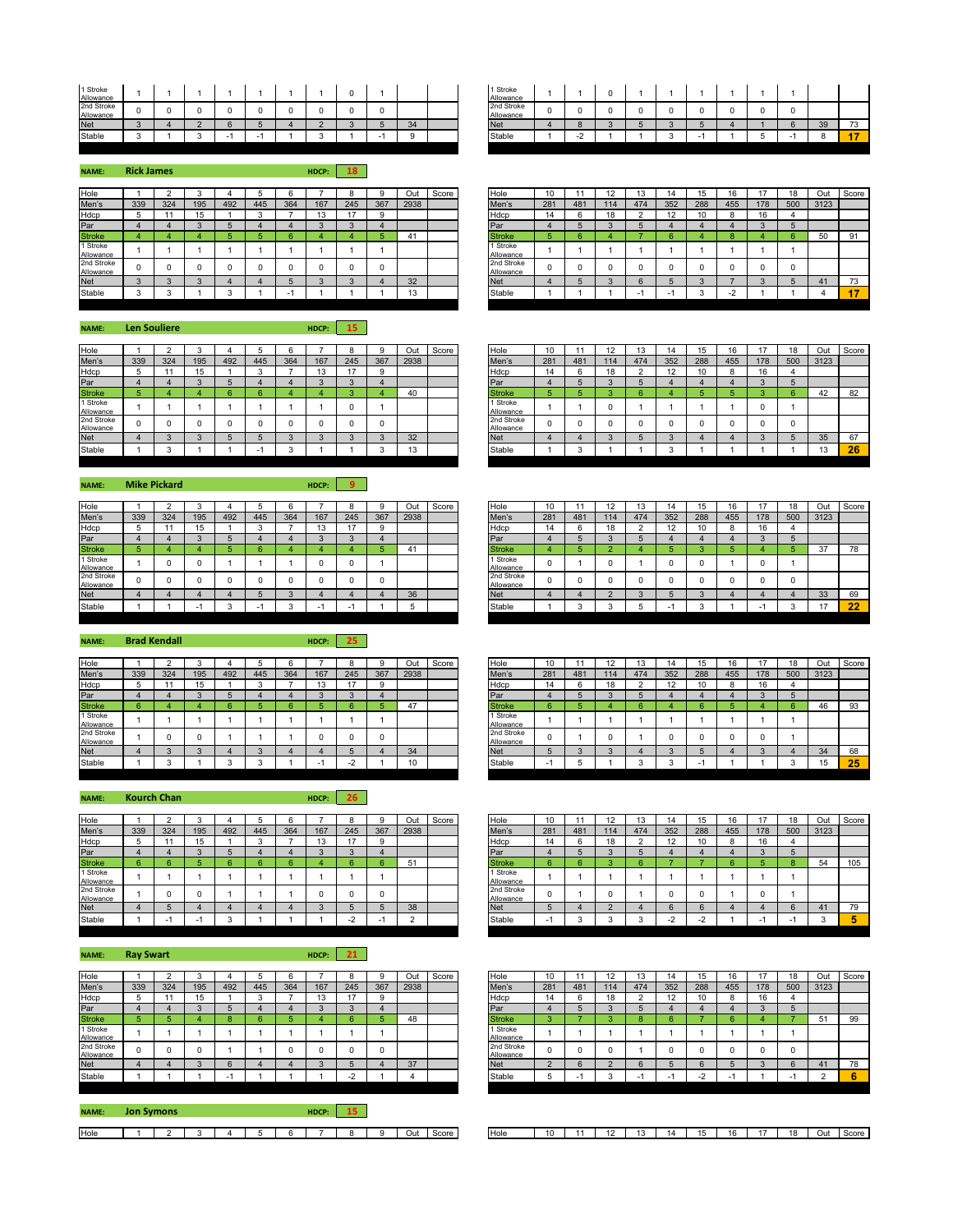| Men's                   | 339                                | 324 | 195 | 492 | 445 | 364 | 167 | 245 | 367 | 2938      | Men's                   | 281 | 481 | 114 | 474 | 352 | 288 | 455 | 178 | 500 | 3123 |    |
|-------------------------|------------------------------------|-----|-----|-----|-----|-----|-----|-----|-----|-----------|-------------------------|-----|-----|-----|-----|-----|-----|-----|-----|-----|------|----|
| Hdcp                    |                                    |     |     |     |     |     | ιJ  | 17  |     |           | Hdcp                    | 14  |     | 18  |     |     | 10  |     | 16  |     |      |    |
| Par                     |                                    |     |     |     |     |     |     |     |     |           | Par                     |     |     |     |     |     |     |     |     |     |      |    |
| <b>Stroke</b>           |                                    |     |     |     |     |     |     |     |     | 41        | <b>Stroke</b>           |     |     |     |     |     |     |     |     |     | 46   | 87 |
| 1 Stroke<br>Allowance   |                                    |     |     |     |     |     |     |     |     |           | 1 Stroke<br>Allowance   |     |     |     |     |     |     |     |     |     |      |    |
| 2nd Stroke<br>Allowance |                                    |     |     |     |     |     |     |     |     |           | 2nd Stroke<br>Allowance |     |     |     |     |     |     |     |     |     |      |    |
| <b>Net</b>              |                                    |     |     |     |     |     |     |     |     | 33        | <b>Net</b>              |     |     |     |     |     |     |     |     |     | 39   | 72 |
| Stable                  | $\sim$<br>$\overline{\phantom{0}}$ |     |     |     |     |     |     |     |     | 12<br>. . | Stable                  |     |     |     |     |     |     |     |     |     |      | 19 |

**NAME: HDCP: 21 Gerry O'Donnell**

| Hole                    |     |     |     |     |     |                          |     |     |     | Out  | Score | Hole                    | 10  |     |     | 13  | 14           |     | 16  |     |          | Out  | Sco |
|-------------------------|-----|-----|-----|-----|-----|--------------------------|-----|-----|-----|------|-------|-------------------------|-----|-----|-----|-----|--------------|-----|-----|-----|----------|------|-----|
| Men's                   | 339 | 324 | 195 | 492 | 445 | 364                      | 167 | 245 | 367 | 2938 |       | Men's                   | 281 | 481 | 114 | 474 | 352          | 288 | 455 | 178 | 500      | 3123 |     |
| Hdcp                    |     |     | 15  |     |     |                          |     | 47  |     |      |       | Hdcp                    | 14  |     |     |     | 12<br>$\sim$ |     |     | 16  |          |      |     |
| Par                     |     |     |     |     |     |                          |     |     |     |      |       | Par                     |     |     |     |     |              |     |     |     |          |      |     |
| <b>Stroke</b>           |     |     |     |     |     |                          |     |     |     | 42   |       | <b>Stroke</b>           |     |     |     |     |              |     |     |     | c        | 50   | 92  |
| 1 Stroke<br>Allowance   |     |     |     |     |     |                          |     |     |     |      |       | 1 Stroke<br>Allowance   |     |     |     |     |              |     |     |     |          |      |     |
| 2nd Stroke<br>Allowance | o   |     |     |     |     |                          |     |     |     |      |       | 2nd Stroke<br>Allowance |     |     |     |     |              |     |     |     | $\Omega$ |      |     |
| <b>Net</b>              |     |     |     |     |     |                          |     |     |     | 31   |       | <b>Net</b>              |     |     |     |     |              |     |     |     |          | 40   | 71  |
| Stable                  |     |     |     |     |     | $\overline{\phantom{0}}$ |     |     |     | 18   |       | Stable                  |     | -   |     |     |              |     |     |     |          |      | 23  |

Allowance | 1 | 1 | 0 | 1 | 1 | 1 | 1 | 0 | 1 Allowance <sup>0</sup> <sup>0</sup> <sup>0</sup> <sup>0</sup> <sup>0</sup> <sup>0</sup> <sup>0</sup> <sup>0</sup> <sup>0</sup>

| Hole                    |     |          |     |     |     |                          |               |     |     | Out  | Score | Hole                    | 10       |     | 12<br>- 14 | 13  | 14  | 15  |     |          | 18  | Out  | Score      |
|-------------------------|-----|----------|-----|-----|-----|--------------------------|---------------|-----|-----|------|-------|-------------------------|----------|-----|------------|-----|-----|-----|-----|----------|-----|------|------------|
| Men's                   | 339 | 324      | 195 | 492 | 445 | 364                      | 167           | 245 | 367 | 2938 |       | Men's                   | 281      | 481 | 114        | 474 | 352 | 288 | 455 | 178      | 500 | 3123 |            |
| Hdcp                    |     |          |     |     |     |                          | $\sim$<br>. . |     | a   |      |       | Hdcp                    | 14       |     | 18         |     | 12  |     |     | 16       |     |      |            |
| Par                     |     |          |     |     |     |                          |               |     |     |      |       | Par                     |          |     |            |     |     |     |     |          |     |      |            |
| <b>Stroke</b>           |     |          |     |     |     |                          |               |     |     | 42   |       | <b>Stroke</b>           |          |     |            |     |     |     |     |          |     | 50   | 92         |
| 1 Stroke<br>Allowance   |     |          |     |     |     |                          |               |     |     |      |       | 1 Stroke<br>Allowance   |          |     |            |     |     |     |     |          |     |      |            |
| 2nd Stroke<br>Allowance |     | $\Omega$ |     |     |     |                          |               |     | 0   |      |       | 2nd Stroke<br>Allowance | $\Omega$ |     |            |     |     |     |     | $\Omega$ |     |      |            |
| Net                     |     |          | 6   |     |     |                          |               |     |     | 31   |       | <b>Net</b>              |          |     |            |     |     |     |     |          |     | 40   |            |
| Stable                  |     | $\sim$   |     |     |     | $\overline{\phantom{0}}$ |               |     |     | 18   |       | Stable                  |          |     |            |     |     |     |     | ٠.       |     |      | -99<br>-40 |
|                         |     |          |     |     |     |                          |               |     |     |      |       |                         |          |     |            |     |     |     |     |          |     |      |            |

| Hole                    |          |     |     |     |     |     |     |     |     | Out  | Score | Hole                    | 10       |             | 12  | IJ  | 14  | 15  | 16       |     | 18  | Out  | Score |
|-------------------------|----------|-----|-----|-----|-----|-----|-----|-----|-----|------|-------|-------------------------|----------|-------------|-----|-----|-----|-----|----------|-----|-----|------|-------|
| Men's                   | 339      | 324 | 195 | 492 | 445 | 364 | 167 | 245 | 367 | 2938 |       | Men's                   | 281      | 481         | 114 | 474 | 352 | 288 | 455      | 178 | 500 | 3123 |       |
| Hdcp                    |          |     | 15  |     |     |     |     |     |     |      |       | Hdcp                    | 14       | $\sim$<br>n | 18  |     | 12  | 10  | $\Omega$ | 16  |     |      |       |
| Par                     |          |     |     |     |     |     |     |     |     |      |       | Par                     |          |             |     |     |     |     |          |     |     |      |       |
| <b>Stroke</b>           |          |     |     |     |     |     |     |     |     |      |       | <b>Stroke</b>           |          |             |     |     |     |     |          |     |     |      |       |
| 1 Stroke<br>Allowance   | $\Omega$ |     |     |     |     |     |     |     |     |      |       | 1 Stroke<br>Allowance   | $\Omega$ |             |     |     |     |     |          |     |     |      |       |
| 2nd Stroke<br>Allowance |          | 0   |     |     |     |     |     |     |     |      |       | 2nd Stroke<br>Allowance | $\Omega$ |             |     |     |     |     | O        |     |     |      |       |
| <b>Net</b>              |          |     |     |     |     |     |     |     |     |      |       | <b>Net</b>              |          |             |     |     |     |     |          |     |     |      |       |
| Stable                  |          |     |     |     |     |     |     |     |     | 63   |       | Stable                  |          |             |     |     |     |     |          |     |     | 63   | 126   |
|                         |          |     |     |     |     |     |     |     |     |      |       |                         |          |             |     |     |     |     |          |     |     |      |       |

| Hole                    |     |     |     |     |     |     |                   |     |     | Out  | Score | Hole                    | 10       |     | 12  | 13  | 14  | 15  | 16  |     | 18  | Out  | Score |
|-------------------------|-----|-----|-----|-----|-----|-----|-------------------|-----|-----|------|-------|-------------------------|----------|-----|-----|-----|-----|-----|-----|-----|-----|------|-------|
| Men's                   | 339 | 324 | 195 | 492 | 445 | 364 | 167               | 245 | 367 | 2938 |       | Men's                   | 281      | 481 | 114 | 474 | 352 | 288 | 455 | 178 | 500 | 3123 |       |
| Hdcp                    |     |     |     |     |     |     | $\sqrt{2}$<br>ט ו |     |     |      |       | Hdcp                    | 14       | h   | 18  |     | 12  | 10  |     |     |     |      |       |
| Par                     |     |     |     |     |     |     |                   |     |     |      |       | Par                     |          |     |     |     |     |     |     |     |     |      |       |
| <b>Stroke</b>           |     |     |     |     |     |     |                   |     |     | υ    |       | <b>Stroke</b>           |          |     |     |     |     |     |     |     |     | υ    |       |
| 1 Stroke<br>Allowance   |     |     |     |     |     |     |                   |     |     |      |       | 1 Stroke<br>Allowance   | $\Omega$ |     |     |     |     |     |     |     |     |      |       |
| 2nd Stroke<br>Allowance |     |     | O   |     |     |     |                   |     |     |      |       | 2nd Stroke<br>Allowance | $\Omega$ |     |     |     |     |     |     |     |     |      |       |
| <b>Net</b>              |     |     |     |     |     |     |                   |     |     |      |       | <b>Net</b>              | $\Omega$ |     |     |     |     |     |     |     |     |      |       |
| Stable                  |     |     |     |     |     |     |                   |     |     | 63   |       | Stable                  |          |     |     |     |     |     |     |     |     | 63   | 126   |
|                         |     |     |     |     |     |     |                   |     |     |      |       |                         |          |     |     |     |     |     |     |     |     |      |       |

| Hole                    |     |     |     |     |     |     |     |     | 9        | Out  | Score | Hole                    | 10  |     |     |     |     |     | 16  |          | 18  | Out  | Score |
|-------------------------|-----|-----|-----|-----|-----|-----|-----|-----|----------|------|-------|-------------------------|-----|-----|-----|-----|-----|-----|-----|----------|-----|------|-------|
| Men's                   | 339 | 324 | 195 | 492 | 445 | 364 | 167 | 245 | 367      | 2938 |       | Men's                   | 281 | 481 | 114 | 474 | 352 | 288 | 455 | 178      | 500 | 3123 |       |
| Hdcp                    |     |     |     |     |     |     |     |     | 9        |      |       | Hdcp                    | 14  |     | 18  |     | ı∠  |     |     | 16       |     |      |       |
| Par                     |     |     |     |     |     |     |     |     |          |      |       | Par                     |     |     |     |     |     |     |     |          |     |      |       |
| <b>Stroke</b>           |     |     |     |     |     |     |     |     |          |      |       | <b>Stroke</b>           |     |     |     |     |     |     |     |          |     |      |       |
| 1 Stroke<br>Allowance   |     |     |     |     |     |     |     |     | 0        |      |       | 1 Stroke<br>Allowance   | u   |     |     |     |     |     |     | $\Omega$ |     |      |       |
| 2nd Stroke<br>Allowance |     |     |     |     |     |     |     |     | $\Omega$ |      |       | 2nd Stroke<br>Allowance |     |     |     |     |     |     |     | $\Omega$ |     |      |       |
| Net                     |     |     |     |     |     |     |     |     | $\Omega$ |      |       | <b>Net</b>              |     |     |     |     |     |     |     |          |     |      |       |
| Stable                  |     |     |     |     |     |     |     |     |          | 63   |       | Stable                  |     |     |     |     |     |     |     |          |     | 63   | 126   |

| Hole                    |     |     |     |     |     |     |                 |     |     | Out  | Score | Hole                    | 10       |     | $\overline{A}$ | 13  | 14           | 15  | 16  |     | 18  | Out      | Score |
|-------------------------|-----|-----|-----|-----|-----|-----|-----------------|-----|-----|------|-------|-------------------------|----------|-----|----------------|-----|--------------|-----|-----|-----|-----|----------|-------|
| Men's                   | 339 | 324 | 195 | 492 | 445 | 364 | 167             | 245 | 367 | 2938 |       | Men's                   | 281      | 481 | 114            | 474 | 352          | 288 | 455 | 178 | 500 | 3123     |       |
| Hdcp                    |     |     |     |     |     |     | $\sqrt{2}$<br>. |     |     |      |       | Hdcp                    | 14       |     | 18             |     | 12<br>$\sim$ | 10  |     |     |     |          |       |
| Par                     |     |     |     |     |     |     |                 |     |     |      |       | Par                     |          |     |                |     |              |     |     |     |     |          |       |
| <b>Stroke</b>           |     |     |     |     |     |     |                 |     |     | u    |       | <b>Stroke</b>           |          |     |                |     |              |     |     |     |     | $\Omega$ |       |
| 1 Stroke<br>Allowance   | 0   |     |     |     |     |     |                 |     |     |      |       | 1 Stroke<br>Allowance   | $\Omega$ |     |                |     |              |     |     |     |     |          |       |
| 2nd Stroke<br>Allowance |     | u   | 0   |     |     |     |                 |     |     |      |       | 2nd Stroke<br>Allowance | 0        |     | 0              |     |              |     |     |     |     |          |       |
| Net                     |     |     |     |     |     |     |                 |     |     | u    |       | <b>Net</b>              | $\Omega$ |     |                |     |              |     |     |     |     | $\Omega$ |       |
| Stable                  |     |     |     |     |     |     |                 |     |     | 63   |       | Stable                  |          |     |                |     |              |     |     |     |     | 63       | 126   |
|                         |     |     |     |     |     |     |                 |     |     |      |       |                         |          |     |                |     |              |     |     |     |     |          |       |

| Hole                    |     |     |     |     |     |     |     |                | g        | Out  | Score | Hole                    | 10     |     | 12  |     |     |     | 16  | 47       | 18  | Out  | Score |
|-------------------------|-----|-----|-----|-----|-----|-----|-----|----------------|----------|------|-------|-------------------------|--------|-----|-----|-----|-----|-----|-----|----------|-----|------|-------|
| Men's                   | 339 | 324 | 195 | 492 | 445 | 364 | 167 | 245            | 367      | 2938 |       | Men's                   | 281    | 481 | 114 | 474 | 352 | 288 | 455 | 178      | 500 | 3123 |       |
| Hdcp                    |     |     |     |     |     |     |     | $\overline{ }$ | 9        |      |       | Hdcp                    | 14     |     | 18  |     | ı∠  | 10  |     | 16       |     |      |       |
| Par                     |     |     |     |     |     |     |     |                |          |      |       | Par                     |        |     |     |     |     |     |     |          |     |      |       |
| <b>Stroke</b>           |     |     |     |     |     |     |     |                |          |      |       | <b>Stroke</b>           |        |     |     |     |     |     |     |          |     |      |       |
| 1 Stroke<br>Allowance   |     |     |     |     |     |     |     |                | $\Omega$ |      |       | 1 Stroke<br>Allowance   | u      |     |     |     |     |     |     | $\Omega$ |     |      |       |
| 2nd Stroke<br>Allowance |     |     |     |     |     |     |     |                | $\Omega$ |      |       | 2nd Stroke<br>Allowance |        |     |     |     |     |     |     | $\Omega$ |     |      |       |
| Net                     |     |     |     |     |     |     |     |                | $\Omega$ |      |       | <b>Net</b>              | $\sim$ |     |     |     |     |     |     |          |     |      |       |
| Stable                  |     |     |     |     |     |     |     |                |          | 63   |       | Stable                  |        |     |     |     |     |     |     |          |     | 63   | 126   |
|                         |     |     |     |     |     |     |     |                |          |      |       |                         |        |     |     |     |     |     |     |          |     |      |       |

**NAME: HDCP:**

| Hole                    |     |     |     |     |     |     |     |     |     | Dul  | Score | Hole                    | 10  |     | ▵   | ں ו |                |     | 16  |     | 18  | Out  |
|-------------------------|-----|-----|-----|-----|-----|-----|-----|-----|-----|------|-------|-------------------------|-----|-----|-----|-----|----------------|-----|-----|-----|-----|------|
| Men's                   | 339 | 324 | 195 | 492 | 445 | 364 | 167 | 245 | 367 | 2938 |       | Men's                   | 281 | 481 | 114 | 474 | 352            | 288 | 455 | 178 | 500 | 3123 |
| Hdcp                    |     |     |     |     |     |     | 13  | . . | o   |      |       | Hdcp                    | 14  |     | 18  |     | $\cdot$<br>ı∠. | v   |     | 16  |     |      |
| Par                     |     |     |     |     |     |     |     |     |     |      |       | Par                     |     |     |     |     |                |     |     |     |     |      |
| <b>Stroke</b>           |     |     |     |     |     |     |     |     |     |      |       | <b>Stroke</b>           |     |     |     |     |                |     |     |     |     | 0    |
| 1 Stroke<br>Allowance   |     |     |     |     |     |     |     |     |     |      |       | 1 Stroke<br>Allowance   |     |     |     |     |                |     |     |     |     |      |
| 2nd Stroke<br>Allowance |     |     |     |     |     |     |     |     |     |      |       | 2nd Stroke<br>Allowance |     |     |     |     |                |     |     |     |     |      |
| <b>Net</b>              |     |     |     |     |     |     |     |     |     |      |       | <b>Net</b>              |     |     |     |     |                |     |     |     |     |      |
| Stable                  |     |     |     |     |     |     |     |     |     | 63   |       | Stable                  |     |     |     |     |                |     |     |     |     | 63   |

**NAME: HDCP:**

| Hole                    |     |          |     |     |     |     |                |      |     | Out  | Score | Hole                    | 10  |     | $\sim$ |     | 14      | 5   | 16  |             | 18  | Out  | Sco |
|-------------------------|-----|----------|-----|-----|-----|-----|----------------|------|-----|------|-------|-------------------------|-----|-----|--------|-----|---------|-----|-----|-------------|-----|------|-----|
| Men's                   | 339 | 324      | 195 | 492 | 445 | 364 | 167            | 245  | 367 | 2938 |       | Men's                   | 281 | 481 | 14     | 474 | 352     | 288 | 455 | 178         | 500 | 3123 |     |
| Hdcp                    |     |          | 15  |     |     |     | $\Delta$<br>10 | $-1$ |     |      |       | Hdcp                    | 14  | 6   | 18     |     | 12<br>▵ | . . |     | $\sim$<br>o |     |      |     |
| Par                     |     | z        |     |     |     |     |                |      |     |      |       | Par                     |     |     |        |     |         |     |     |             |     |      |     |
| <b>Stroke</b>           |     |          |     |     |     |     |                |      |     | u    |       | <b>Stroke</b>           |     |     |        |     |         |     |     |             |     |      |     |
| 1 Stroke<br>Allowance   |     | $\Omega$ |     |     |     | 0   |                |      |     |      |       | 1 Stroke<br>Allowance   |     |     |        |     |         |     |     |             |     |      |     |
| 2nd Stroke<br>Allowance |     | $\Omega$ |     |     |     | 0   |                | υ    |     |      |       | 2nd Stroke<br>Allowance |     | υ   |        |     |         |     |     |             |     |      |     |
| <b>Net</b>              |     | 0        |     |     |     |     |                |      |     |      |       | <b>Net</b>              |     |     |        |     |         |     |     |             |     |      |     |
| Stable                  |     |          |     |     |     |     |                |      |     | 63   |       | Stable                  |     |     |        |     |         |     |     |             |     | 63   | и   |
|                         |     |          |     |     |     |     |                |      |     |      |       |                         |     |     |        |     |         |     |     |             |     |      |     |

**NAME: HDCP:**

| Hole                    |     |     |     |     |     |     |        |                |     | Out  | Score | Hole                    | 10  |     |           | 13  | 14  | 15  | 16  | 47  | 18  | Out  | Sco |
|-------------------------|-----|-----|-----|-----|-----|-----|--------|----------------|-----|------|-------|-------------------------|-----|-----|-----------|-----|-----|-----|-----|-----|-----|------|-----|
| Men's                   | 339 | 324 | 195 | 492 | 445 | 364 | 167    | 245            | 367 | 2938 |       | Men's                   | 281 | 481 | 114       | 474 | 352 | 288 | 455 | 178 | 500 | 3123 |     |
| Hdcp                    | 61  |     | 15  |     | м   |     | . .    | $\overline{a}$ | 9   |      |       | Hdcp                    | 14  |     | ە •<br>18 |     | 12  | 10  |     | 16  |     |      |     |
| Par                     |     |     |     |     |     |     | $\sim$ |                |     |      |       | Par                     |     |     |           |     |     |     |     |     |     |      |     |
| <b>Stroke</b>           |     |     |     |     |     |     |        |                |     |      |       | <b>Stroke</b>           |     |     |           |     |     |     |     |     |     |      |     |
| 1 Stroke<br>Allowance   | 0   |     |     |     |     |     |        |                | 0   |      |       | 1 Stroke<br>Allowance   |     |     |           |     |     |     |     |     |     |      |     |
| 2nd Stroke<br>Allowance |     |     |     |     | 0   |     |        |                | 0   |      |       | 2nd Stroke<br>Allowance |     |     |           |     |     |     |     |     |     |      |     |
| <b>Net</b>              |     |     |     |     |     |     |        |                |     |      |       | <b>Net</b>              |     |     |           |     |     |     |     |     |     |      |     |
| Stable                  |     |     |     |     |     |     |        |                |     | 63   |       | Stable                  |     |     |           |     |     |     |     |     |     | 63   | и   |
|                         |     |     |     |     |     |     |        |                |     |      |       |                         |     |     |           |     |     |     |     |     |     |      |     |

**NAME: HDCP:**

| Hole                    |     |     |     |          |     |     |     |                |     | Out  | Score | Hole                    | יט  |     |     | $\overline{a}$<br>ιJ | 14  | 15  | 16  |     | 18  | Out  | Sco |
|-------------------------|-----|-----|-----|----------|-----|-----|-----|----------------|-----|------|-------|-------------------------|-----|-----|-----|----------------------|-----|-----|-----|-----|-----|------|-----|
| Men's                   | 339 | 324 | 195 | 492      | 445 | 364 | 167 | 245            | 367 | 2938 |       | Men's                   | 281 | 481 | 114 | 474                  | 352 | 288 | 455 | 178 | 500 | 3123 |     |
| Hdcp                    |     |     | .   |          |     |     | ιJ  | $\overline{A}$ |     |      |       | Hdcp                    |     |     |     |                      | 12  | 10  |     |     |     |      |     |
| Par                     |     |     |     |          |     |     |     | $\sim$         |     |      |       | Par                     |     |     |     |                      |     |     |     |     |     |      |     |
| <b>Stroke</b>           |     |     |     |          |     |     |     |                |     |      |       | <b>Stroke</b>           |     |     |     |                      |     |     |     |     |     |      |     |
| 1 Stroke<br>Allowance   |     |     |     |          |     |     |     |                |     |      |       | 1 Stroke<br>Allowance   |     |     |     |                      |     |     |     |     |     |      |     |
| 2nd Stroke<br>Allowance |     |     |     |          |     |     |     |                |     |      |       | 2nd Stroke<br>Allowance |     |     |     |                      |     |     |     |     |     |      |     |
| <b>Net</b>              |     |     |     | $\Omega$ |     |     |     |                |     |      |       | <b>Net</b>              |     |     |     | $\Omega$             |     |     |     |     |     |      |     |
| Stable                  |     |     |     |          |     |     |     |                |     | 63   |       | Stable                  |     |     |     |                      |     |     |     |     |     | 63   |     |

| <b>NAME:</b>            |     |     |          |     |        |     | HDCP:  |          |     |          |       |                         |     |          |     |          |     |     |     |     |     |      |     |
|-------------------------|-----|-----|----------|-----|--------|-----|--------|----------|-----|----------|-------|-------------------------|-----|----------|-----|----------|-----|-----|-----|-----|-----|------|-----|
|                         |     |     |          |     |        |     |        | я        |     | Out      | Score | Hole                    | 10  |          | 12  | 13       | 14  | 15  | 16  |     | 18  | Out  | Sco |
| Hole<br>Men's           | 339 | 324 | 195      | 492 | 445    | 364 | 167    | 245      | 367 | 2938     |       | Men's                   | 281 | 481      | 114 | 474      | 352 | 288 | 455 | 178 | 500 | 3123 |     |
|                         | ÷.  |     |          |     | $\sim$ |     | 13     | 17       | 9   |          |       | Hdcp                    | 14  | 6        | 18  | $\sim$   | 12  | 10  |     | 16  |     |      |     |
| Hdcp<br>Par             |     |     |          |     |        |     | $\sim$ |          |     |          |       | Par                     |     |          |     | 5        |     |     |     |     |     |      |     |
| <b>Stroke</b>           |     |     |          |     |        |     |        |          |     | $\Omega$ |       | <b>Stroke</b>           |     |          |     |          |     |     |     |     |     |      |     |
| 1 Stroke<br>Allowance   |     |     | $\Omega$ |     |        |     | 0      | $\Omega$ |     |          |       | 1 Stroke<br>Allowance   |     | $\Omega$ |     | $\Omega$ |     |     |     |     |     |      |     |
| 2nd Stroke<br>Allowance |     |     | 0        |     |        |     | 0      | $\Omega$ |     |          |       | 2nd Stroke<br>Allowance |     | 0        |     | $\Omega$ |     |     |     |     |     |      |     |
| <b>Net</b>              |     |     |          |     |        |     |        |          |     | $\Omega$ |       | <b>Net</b>              |     |          |     |          |     |     |     |     |     |      |     |
| Stable                  |     |     |          |     |        |     |        |          |     | 63       |       | Stable                  |     |          |     |          |     |     |     |     |     | 63   | -12 |